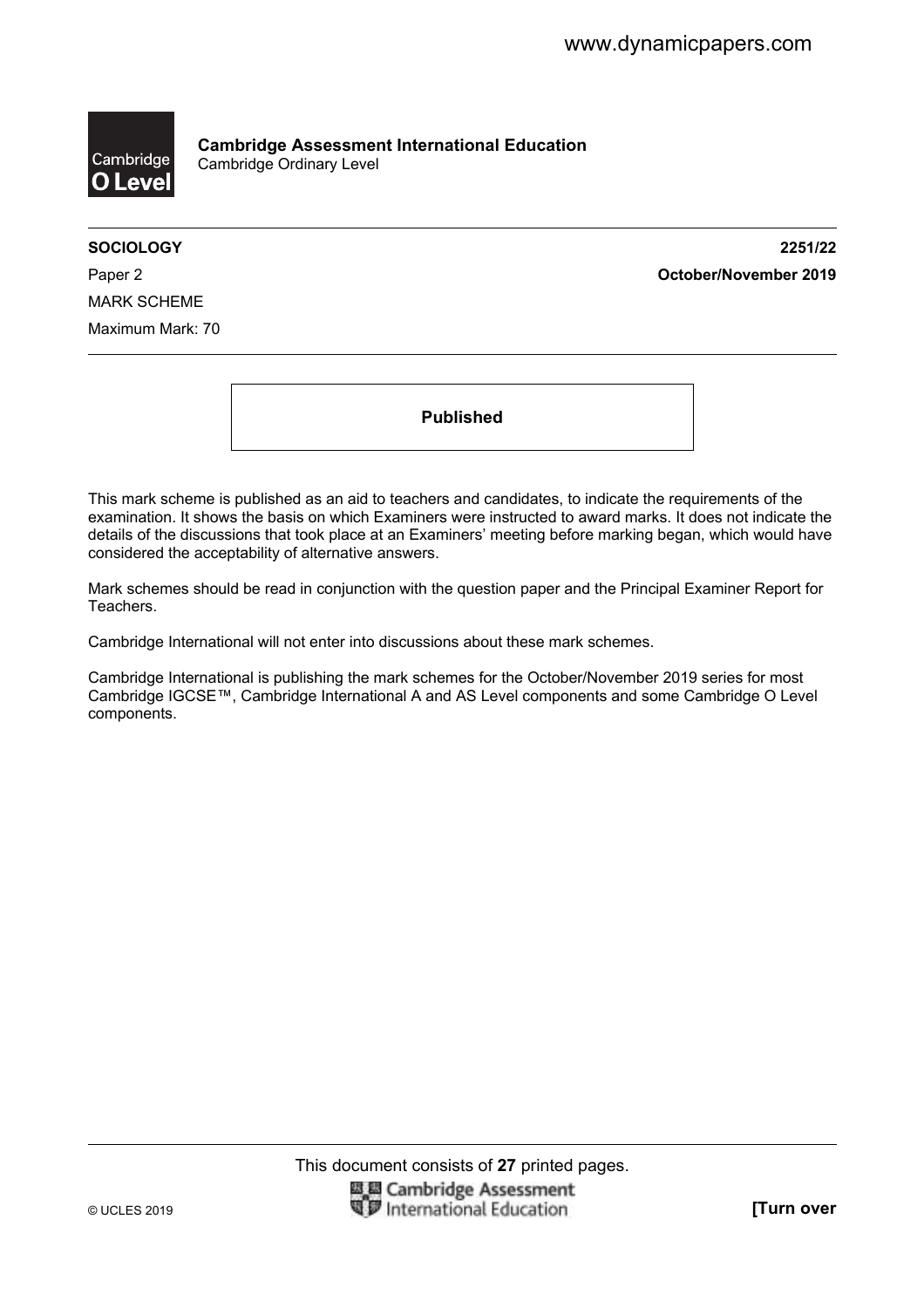## **Generic Marking Principles**

These general marking principles must be applied by all examiners when marking candidate answers. They should be applied alongside the specific content of the mark scheme or generic level descriptors for a question. Each question paper and mark scheme will also comply with these marking principles.

GENERIC MARKING PRINCIPLE 1:

Marks must be awarded in line with:

- the specific content of the mark scheme or the generic level descriptors for the question
- the specific skills defined in the mark scheme or in the generic level descriptors for the question
- the standard of response required by a candidate as exemplified by the standardisation scripts.

GENERIC MARKING PRINCIPLE 2:

Marks awarded are always **whole marks** (not half marks, or other fractions).

GENERIC MARKING PRINCIPLE 3:

Marks must be awarded **positively**:

- marks are awarded for correct/valid answers, as defined in the mark scheme. However, credit is given for valid answers which go beyond the scope of the syllabus and mark scheme, referring to your Team Leader as appropriate
- marks are awarded when candidates clearly demonstrate what they know and can do
- marks are not deducted for errors
- marks are not deducted for omissions
- answers should only be judged on the quality of spelling, punctuation and grammar when these features are specifically assessed by the question as indicated by the mark scheme. The meaning, however, should be unambiguous.

GENERIC MARKING PRINCIPLE 4:

Rules must be applied consistently e.g. in situations where candidates have not followed instructions or in the application of generic level descriptors.

GENERIC MARKING PRINCIPLE 5:

Marks should be awarded using the full range of marks defined in the mark scheme for the question (however; the use of the full mark range may be limited according to the quality of the candidate responses seen).

GENERIC MARKING PRINCIPLE 6:

Marks awarded are based solely on the requirements as defined in the mark scheme. Marks should not be awarded with grade thresholds or grade descriptors in mind.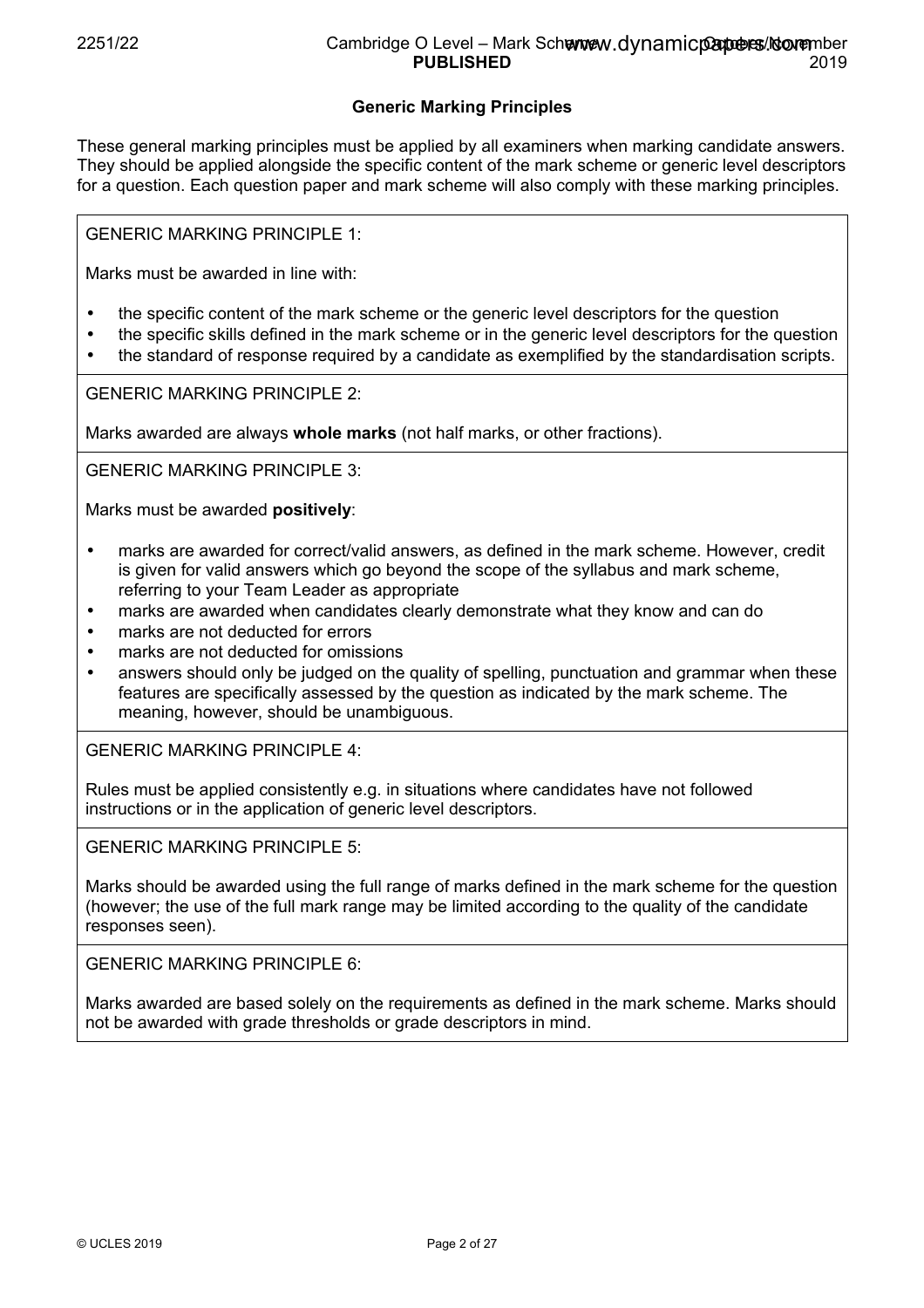| <b>Question</b> | Answer                                                                                                                                                                                                                                                                                                                                                                                                                                                                                                                                                                                                                                                                                                                   | <b>Marks</b> |
|-----------------|--------------------------------------------------------------------------------------------------------------------------------------------------------------------------------------------------------------------------------------------------------------------------------------------------------------------------------------------------------------------------------------------------------------------------------------------------------------------------------------------------------------------------------------------------------------------------------------------------------------------------------------------------------------------------------------------------------------------------|--------------|
| 1(a)            | What is meant by the term 'matriarchy'?                                                                                                                                                                                                                                                                                                                                                                                                                                                                                                                                                                                                                                                                                  | $\mathbf{2}$ |
|                 | One mark for partial definition, e.g. female is in charge                                                                                                                                                                                                                                                                                                                                                                                                                                                                                                                                                                                                                                                                |              |
|                 | Two marks for clear definition, e.g. mother is the head of the household with<br>authority over the men and children                                                                                                                                                                                                                                                                                                                                                                                                                                                                                                                                                                                                     |              |
| 1(b)            | Describe two alternatives to the family.                                                                                                                                                                                                                                                                                                                                                                                                                                                                                                                                                                                                                                                                                 | 4            |
|                 | Possible answers:<br>one-person household – divorced or widowed adults;<br>singletons – adults live alone out of choice;<br>commune – a group of people who choose to live together and share<br>at least some of their property;<br>living with friends – this can be through renting or, increasingly in<br>modern industrial societies, buying together;<br>shared households - rooms of multiple occupancy all within one<br>house, often sharing kitchen and bathroom facilities;<br>traditional societies $-$ i.e. the Nayar tribe where large groups of<br>women and children live together under one roof;<br>orphanages – groups of children are looked after and raised by<br>people other than their parents; |              |
|                 | other reasonable response.<br>One mark for each point correctly identified (up to maximum of two).<br>One mark for each point that is developed (up to a maximum of two).                                                                                                                                                                                                                                                                                                                                                                                                                                                                                                                                                |              |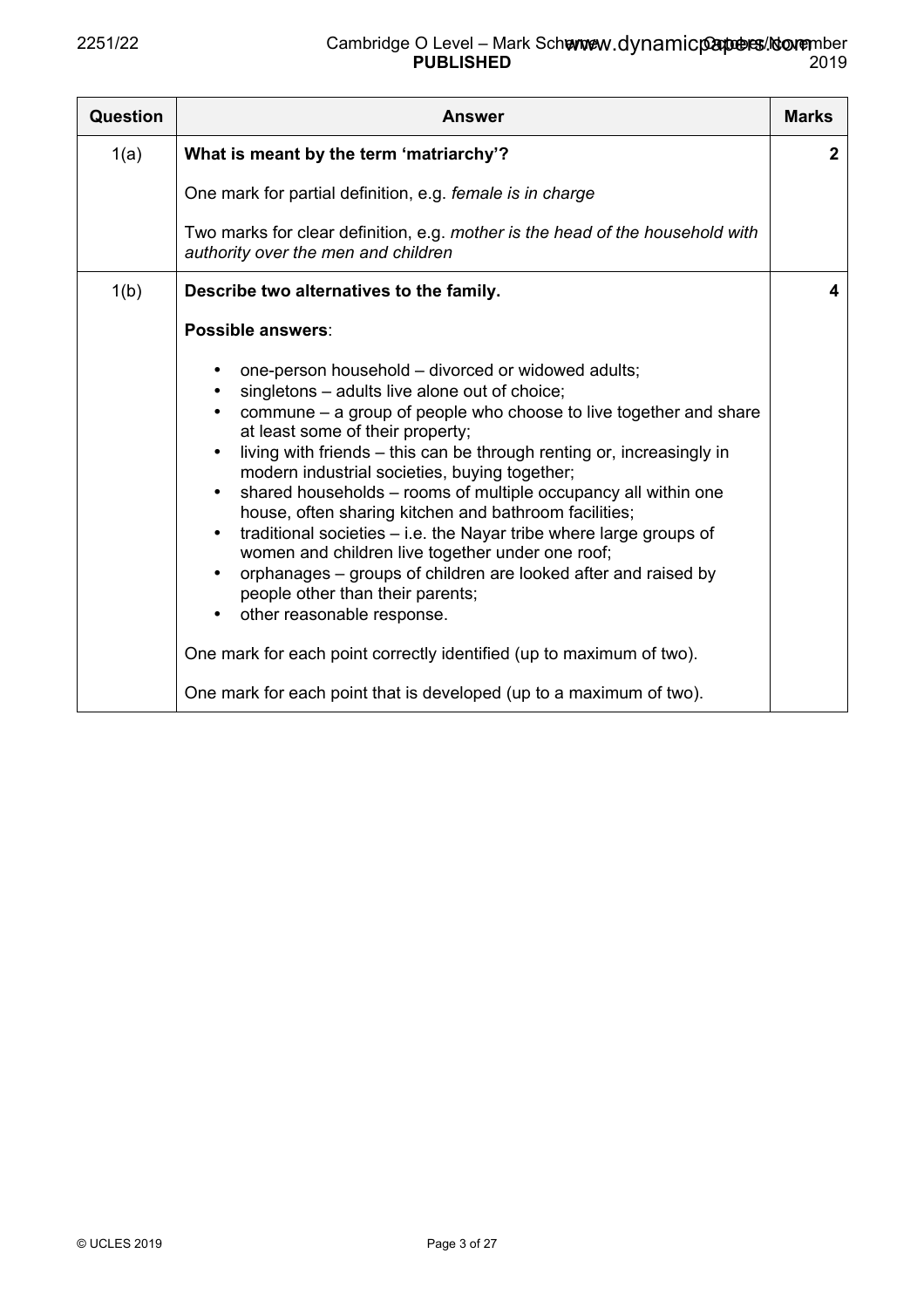| <b>Question</b> | <b>Answer</b>                                                                                                                                                                                                                                                                                                                                                                                                                                                                                                                                                                                                                                                                                                                                                                                                                                                                                                                                                                                                                                                                                                                         | <b>Marks</b> |
|-----------------|---------------------------------------------------------------------------------------------------------------------------------------------------------------------------------------------------------------------------------------------------------------------------------------------------------------------------------------------------------------------------------------------------------------------------------------------------------------------------------------------------------------------------------------------------------------------------------------------------------------------------------------------------------------------------------------------------------------------------------------------------------------------------------------------------------------------------------------------------------------------------------------------------------------------------------------------------------------------------------------------------------------------------------------------------------------------------------------------------------------------------------------|--------------|
| 1(c)            | Explain how primary socialisation can lead to social conformity.                                                                                                                                                                                                                                                                                                                                                                                                                                                                                                                                                                                                                                                                                                                                                                                                                                                                                                                                                                                                                                                                      | 6            |
|                 | Possible answers:                                                                                                                                                                                                                                                                                                                                                                                                                                                                                                                                                                                                                                                                                                                                                                                                                                                                                                                                                                                                                                                                                                                     |              |
|                 | primary socialisation is carried out by family members who have a close<br>$\bullet$<br>relationship to the child and so have a lot of influence over him/her, so<br>leading to conformity;<br>positive sanctions administered through primary socialisation ensure<br>$\bullet$<br>social conformity, e.g. reward charts, treats, praise;<br>negative sanctions given through primary socialisation ensure social<br>$\bullet$<br>conformity, e.g. telling the child off, punishment;<br>primary socialisation occurs in the formative years (0-5) when children<br>$\bullet$<br>are like 'sponges' and soak up everything they are taught so ensuring<br>social conformity;<br>processes such as canalisation and manipulation (Oakley) lead to<br>$\bullet$<br>children conforming to the expected gender roles;<br>children see older adults as role models and so imitate what they see,<br>$\bullet$<br>resulting in conformity;<br>functionalists believe this primary stage is all about the transmission of<br>$\bullet$<br>core norms and values, resulting in social conformity;<br>other reasonable response<br>$\bullet$ |              |
|                 | Band 0 [0 marks]                                                                                                                                                                                                                                                                                                                                                                                                                                                                                                                                                                                                                                                                                                                                                                                                                                                                                                                                                                                                                                                                                                                      |              |
|                 | No creditworthy response<br>Band 1 [1-3 marks]<br>Answers in this band will show only a limited awareness of the question and<br>may talk about 'how children learn everything from their family in these early<br>years'. Responses may be short and un/under developed. At the bottom of<br>the band (1 mark), expect one weak point. Higher in the band (2–3 marks),<br>candidates may offer more than one weak point, but there may be a<br>tendency towards simplistic answers, engaging with sociological ideas<br>without using sociological language.                                                                                                                                                                                                                                                                                                                                                                                                                                                                                                                                                                         |              |
|                 | <b>Band 2 [4-6 marks]</b><br>A clear and accurate explanation, showing good sociological knowledge and<br>understanding of the question. Sociological terms and concepts should be<br>expected, e.g. 'sociologists such as Oakley have recognised how influential<br>the primary stage is in terms of teaching children society's core norms and<br>values. Oakley talked about the processes of manipulation and canalisation<br>leading to children conforming to the expected gender roles'. This would be<br>followed by explanation of factors leading to this. At the bottom of the band,<br>the range of points covered may be narrow or lack detail. Higher in the<br>band, answers will cover more than one factor in a well-developed way or<br>cover several factors in less detail.                                                                                                                                                                                                                                                                                                                                       |              |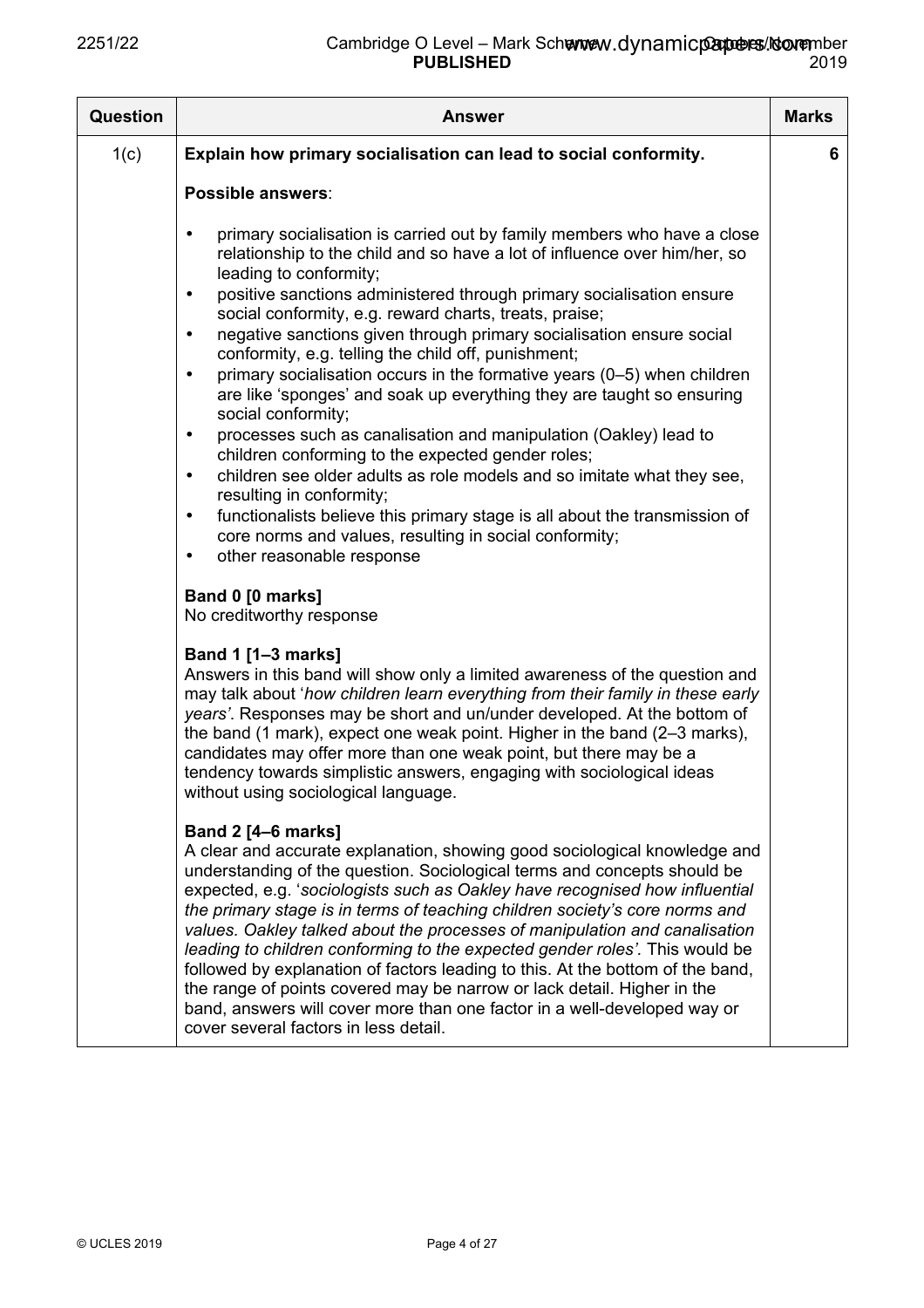| Question | <b>Answer</b>                                                                                                                                                                                                                                                                                                                                                                                                                                                                                                                                                                                                                                                                                                                                                                                                                                                                                                                                                                                                                                                                                                                                                                     | <b>Marks</b> |
|----------|-----------------------------------------------------------------------------------------------------------------------------------------------------------------------------------------------------------------------------------------------------------------------------------------------------------------------------------------------------------------------------------------------------------------------------------------------------------------------------------------------------------------------------------------------------------------------------------------------------------------------------------------------------------------------------------------------------------------------------------------------------------------------------------------------------------------------------------------------------------------------------------------------------------------------------------------------------------------------------------------------------------------------------------------------------------------------------------------------------------------------------------------------------------------------------------|--------------|
| 1(d)     | Explain why marriage is still important today.                                                                                                                                                                                                                                                                                                                                                                                                                                                                                                                                                                                                                                                                                                                                                                                                                                                                                                                                                                                                                                                                                                                                    | 8            |
|          | Possible answers:<br>in some cultures, e.g. South Asian, marriage is still highly valued;<br>$\bullet$<br>frequently seen media image of the 'cereal packet' family promotes the<br>$\bullet$<br>institution of marriage;<br>second and subsequent marriages are increasing in numbers<br>$\bullet$<br>(remarriage) and so marriage must be thought to be important;<br>marriage can provide financial security and emotional support for its<br>$\bullet$<br>members;<br>arranged marriages are the norm in many societies and cultures -<br>$\bullet$<br>marriage is the expectation so is still important;<br>people do still get married – many now choose to do so later in life;<br>$\bullet$                                                                                                                                                                                                                                                                                                                                                                                                                                                                               |              |
|          | more weddings are now civil not religious ceremonies but marriage<br>$\bullet$<br>itself still takes place;<br>even though marriage is no longer a social norm or expectation in many<br>$\bullet$<br>countries and cultures, most people do still choose to marry at some<br>point in their lives;<br>minority groups have fought to achieve equality in terms of marriage<br>$\bullet$<br>therefore it must still be perceived to be important, e.g. same sex<br>marriage legislation;<br>many people still want to be married before having children, e.g.<br>$\bullet$<br>religious societies/cultures - reproduction;<br>Disney/Hollywood romanticism of marriage and a happy ending means<br>$\bullet$<br>that marriage is still represented to be important;<br>many governments offer tax breaks and incentives to marry therefore it<br>$\bullet$<br>is still seen to be important in society;<br>functionalist views that marriage is essential for the successful raising of<br>$\bullet$<br>a family<br>other reasonable response.<br>٠                                                                                                                               |              |
|          | Band 0 [0 marks]<br>No creditworthy response<br><b>Band 1 [1-3 marks]</b><br>Answers in this band will show only a limited awareness of the question. A<br>tendency to description is likely. Responses may be short and undeveloped,<br>e.g. 'marriage shows how much you love someone', stated without<br>explanation. Sociological terms and concepts are unlikely to be used. At the<br>bottom of the band (1 mark), expect one weak point. Higher in the band<br>(2-3 marks), candidates may offer more than one weak point.<br><b>Band 2 [4-6 marks]</b><br>Answers in this band will show basic sociological knowledge and<br>understanding of why marriage is still important despite secularisation.<br>Responses may be underdeveloped and lacking in range, e.g. 'there may be<br>fewer religious weddings today but civil ceremonies are growing in<br>popularity, demonstrating that marriage itself is still important'. At the bottom<br>of the band, candidates are unlikely to use sociological terms and concepts<br>accurately. Higher in the band, candidates may be beginning to use<br>sociological terms and concepts with greater accuracy. However, some |              |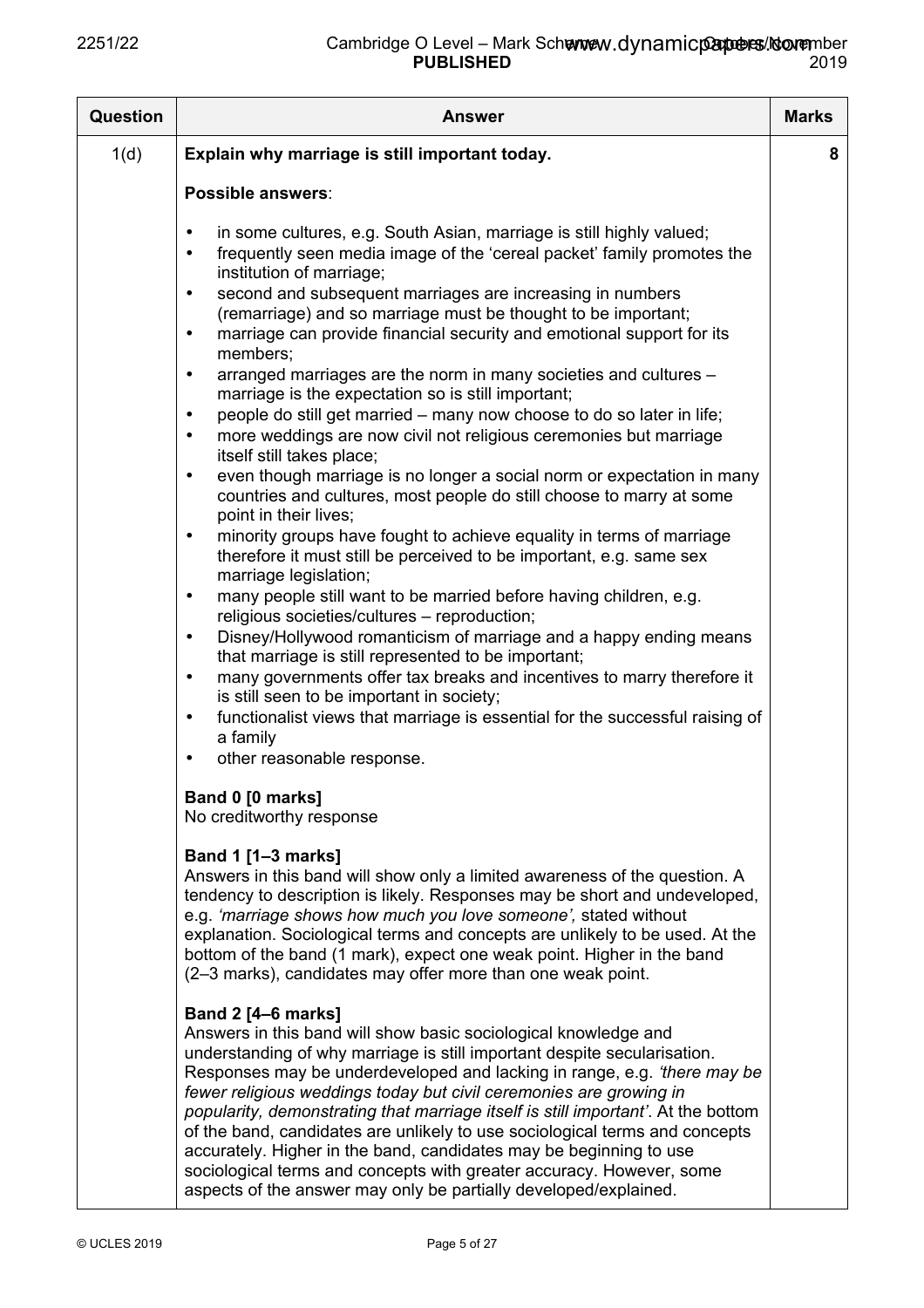| <b>Question</b> | <b>Answer</b>                                                                                                                                                                                                                                                                                                                                                                                                                                                                                                                                                                                                                                                                                                                                                                                                                                                                                        | <b>Marks</b> |
|-----------------|------------------------------------------------------------------------------------------------------------------------------------------------------------------------------------------------------------------------------------------------------------------------------------------------------------------------------------------------------------------------------------------------------------------------------------------------------------------------------------------------------------------------------------------------------------------------------------------------------------------------------------------------------------------------------------------------------------------------------------------------------------------------------------------------------------------------------------------------------------------------------------------------------|--------------|
| 1(d)            | <b>Band 3 [7-8 marks]</b><br>Answers in this band will show good sociological knowledge and<br>understanding of why marriage is still important despite secularisation and<br>will be well developed and explained, e.g. 'despite there being little pressure<br>from the state and most families to get married, a large number of people<br>still value marriage as an institution and want to get married before they<br>have children. It is a lifestyle choice rather than a social expectation that<br>actually increases the importance of marriage for individuals'. They can then<br>expand on the explanation of this and other factors as necessary.<br>Sociological terms and concepts will be used accurately overall. Answers<br>will be well focused on the question and there will be a range of reasons<br>presented. At the top of the band explanations will be clear throughout. |              |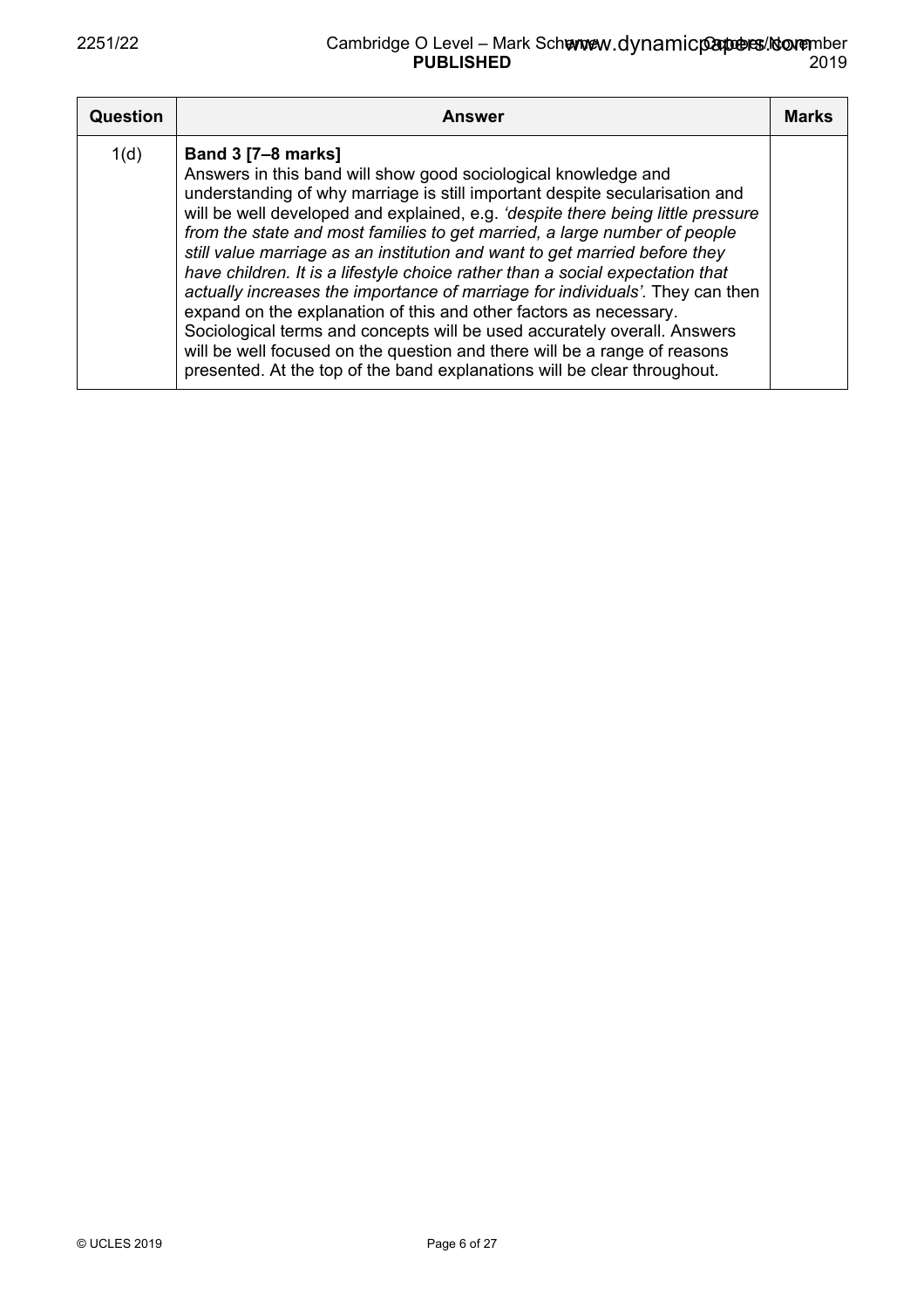| <b>Question</b> | <b>Answer</b>                                                                                                                                                                                                                                                                                                                                                                                                                                                                                                                                                                                                                                                                                                                                                                                                                                                                                                                                                                                                                                                                                                                                                                                                                                                                                                                                                                                                                                                                                                                                                                                                                                                                                          | <b>Marks</b> |
|-----------------|--------------------------------------------------------------------------------------------------------------------------------------------------------------------------------------------------------------------------------------------------------------------------------------------------------------------------------------------------------------------------------------------------------------------------------------------------------------------------------------------------------------------------------------------------------------------------------------------------------------------------------------------------------------------------------------------------------------------------------------------------------------------------------------------------------------------------------------------------------------------------------------------------------------------------------------------------------------------------------------------------------------------------------------------------------------------------------------------------------------------------------------------------------------------------------------------------------------------------------------------------------------------------------------------------------------------------------------------------------------------------------------------------------------------------------------------------------------------------------------------------------------------------------------------------------------------------------------------------------------------------------------------------------------------------------------------------------|--------------|
| 1(e)            | To what extent can living in a single parent family have a negative<br>effect on family life?                                                                                                                                                                                                                                                                                                                                                                                                                                                                                                                                                                                                                                                                                                                                                                                                                                                                                                                                                                                                                                                                                                                                                                                                                                                                                                                                                                                                                                                                                                                                                                                                          | 15           |
|                 | <b>Possible answers:</b>                                                                                                                                                                                                                                                                                                                                                                                                                                                                                                                                                                                                                                                                                                                                                                                                                                                                                                                                                                                                                                                                                                                                                                                                                                                                                                                                                                                                                                                                                                                                                                                                                                                                               |              |
|                 | For:                                                                                                                                                                                                                                                                                                                                                                                                                                                                                                                                                                                                                                                                                                                                                                                                                                                                                                                                                                                                                                                                                                                                                                                                                                                                                                                                                                                                                                                                                                                                                                                                                                                                                                   |              |
|                 | New Right thinkers believe that the lack of a father figure in single<br>parent families leads to inadequate socialisation/lack of discipline for<br>children, particularly boys;<br>functionalists believe that a family needs two adults to be most<br>$\bullet$<br>effective, one as breadwinner and one in the nurturing role, therefore<br>single parent families are seen to be 'broken' and likely to create<br>problems for both children and society;<br>single parent families are associated by New Right thinkers such as<br>$\bullet$<br>Charles Murray with a child's underachievement at school, criminal and<br>anti-social behaviour - negative effects on family life;<br>the media and some political thinkers may demonise single parents, as<br>$\bullet$<br>welfare scroungers who are only interested in benefits not raising a<br>child thus negatively effecting family life;<br>single parent families are more likely to suffer from poverty and can<br>$\bullet$<br>thus be seen to be a burden on the state;<br>many functionalist writers believe that single parent families have<br>$\bullet$<br>become an underclass in society who reproduce without thought for the<br>consequences, without a moral framework and then inadequately<br>socialise their children;<br>single parent families are often the result of divorce and thus all the<br>$\bullet$<br>negatives that this brings, e.g. short term distress for children, financial<br>insecurity;<br>children may be split between two homes, due to a relationship<br>$\bullet$<br>breakdown, and thus lack a clear sense of security and belonging;<br>other reasonable response.<br>$\bullet$<br>Against: |              |
|                 | are functionalists correct to say that two parents are essential? Lots of<br>$\bullet$<br>single parents have family and friendship networks that enable them to<br>support their children both financially and emotionally;<br>being in a single parent family is likely to be far better for the<br>child/children than living in an unhappy home or an empty-shell<br>relationship characterised by arguments and sadness;<br>many children brought up by single parents experience no issues or<br>$\bullet$<br>problems whatsoever - it is not negative;<br>children brought up by two parents do not always experience no<br>$\bullet$<br>problems and can also be dysfunctional as adults despite having two<br>parents - here a single parent family is preferable;<br>single parent families may be the result of escaping from domestic<br>$\bullet$<br>violence, threatening behaviour or abuse. Being in a single parent<br>family situation is preferable to this and not negative;<br>increasing support from the state via welfare benefits, child policies,<br>$\bullet$<br>education and key professionals means that bringing up children as a<br>single parent need not be problematic or negative and is increasingly<br>seen as 'normal';                                                                                                                                                                                                                                                                                                                                                                                                                                         |              |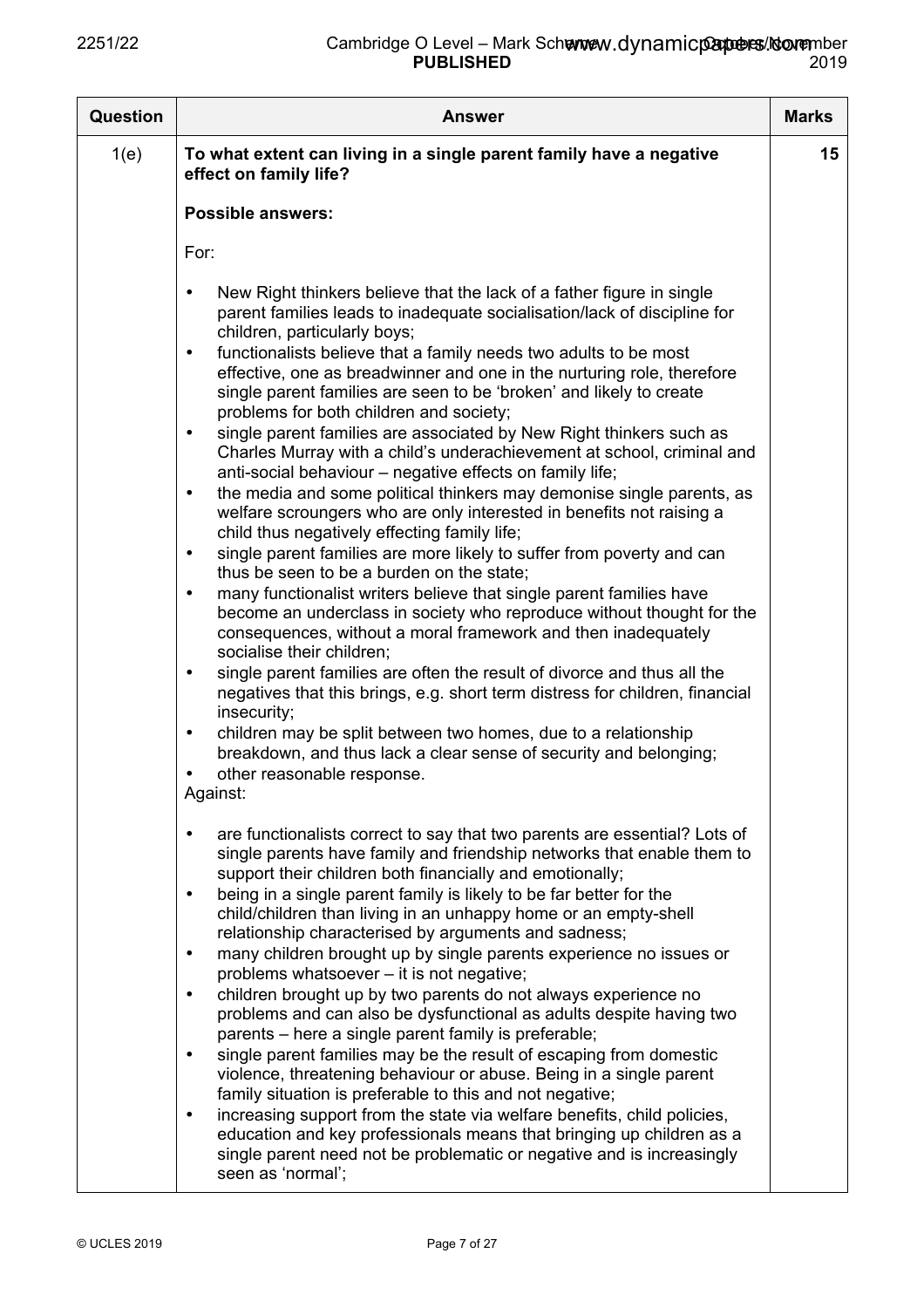| Question | <b>Answer</b>                                                                                                                                                                                                                                                                                                                                                                                                                                                                                                                                                                                                                                                                                                                                                                                                                                                                                                                                                                                                                                  | <b>Marks</b> |
|----------|------------------------------------------------------------------------------------------------------------------------------------------------------------------------------------------------------------------------------------------------------------------------------------------------------------------------------------------------------------------------------------------------------------------------------------------------------------------------------------------------------------------------------------------------------------------------------------------------------------------------------------------------------------------------------------------------------------------------------------------------------------------------------------------------------------------------------------------------------------------------------------------------------------------------------------------------------------------------------------------------------------------------------------------------|--------------|
| 1(e)     | reasons/effects may be nothing to do with family type and structure but<br>$\bullet$<br>to do with social factors such as class and poverty instead;<br>feminists believe that women have the right to choose how they wish to<br>$\bullet$<br>raise children and if they decide to do so alone they should be praised<br>and supported;<br>feminists see single parent families as a means for women and children<br>$\bullet$<br>to escape from patriarchy and/or the dark side of family life and<br>therefore view them as a good thing;<br>many children in single parent families have regular contact with both<br>$\bullet$<br>parents and are not affected by their family structure;<br>being a single parent family is often a temporary stage in life as many<br>$\bullet$<br>lone parents go on to re-marry or begin another relationship;<br>other types of families may affect family life negatively more than a<br>$\bullet$<br>single parent family, e.g. reconstituted, single-sex etc.;<br>other reasonable response.<br>٠ |              |
|          | Band 0 [0 marks]<br>No creditworthy response                                                                                                                                                                                                                                                                                                                                                                                                                                                                                                                                                                                                                                                                                                                                                                                                                                                                                                                                                                                                   |              |
|          | <b>Band 1 [1-4 marks]</b><br>Answers in this band will be vague and largely based on common sense<br>showing limited knowledge of the extent of the debate in the question. Use<br>of sociological terms or concepts is very unlikely. Responses may be short,<br>undeveloped and one-sided, e.g. 'in a single parent family there is no dad to<br>tell the children off'. Lower in the band (1-2 marks), expect one or two weak<br>points. Higher in the band (3–4 marks) candidates may offer more than two<br>points or provide a weak definition of key terms, e.g. 'a single parent family<br>is one parent and their dependent child living together'.                                                                                                                                                                                                                                                                                                                                                                                   |              |
|          | <b>Band 2 [5-8 marks]</b><br>In this band candidates will show some basic knowledge of the extent of the<br>debate in the question. Alternatively, they may offer an answer which is list-<br>like in nature but there will be no real attempt to assess the issues raised by<br>the question. There may be limited/some use of sociological terms or<br>concepts. Responses may be underdeveloped and lack range. Answers<br>may be simplistic and two-sided responses are unlikely, e.g. 'single parent<br>families may suffer from poverty as there is only one parent bringing in a<br>wage. This will mean children do not have all the things that they would<br>like/need'. Lower in the band, the response will be rather narrow in the<br>points covered and there will be little development. Higher in the band, more<br>points will be covered and there will be limited development of some points.<br>Alternatively, a list-like answer with little development covering both sides of<br>the argument may score up to 8 marks.  |              |
|          | A one-sided answer cannot score higher than 8 marks.                                                                                                                                                                                                                                                                                                                                                                                                                                                                                                                                                                                                                                                                                                                                                                                                                                                                                                                                                                                           |              |
|          | Band 3 [9-12 marks]<br>Answers in this band will show good sociological knowledge and<br>understanding of the extent of the debate in the question. Sociological terms<br>and concepts will be used with greater accuracy and/or frequency. For the<br>most part, answers will be well developed, focused on the question and<br>there will be a range of points presented. Candidates may say that, for                                                                                                                                                                                                                                                                                                                                                                                                                                                                                                                                                                                                                                       |              |

example, *'despite some single parent families seemingly being dysfunctional*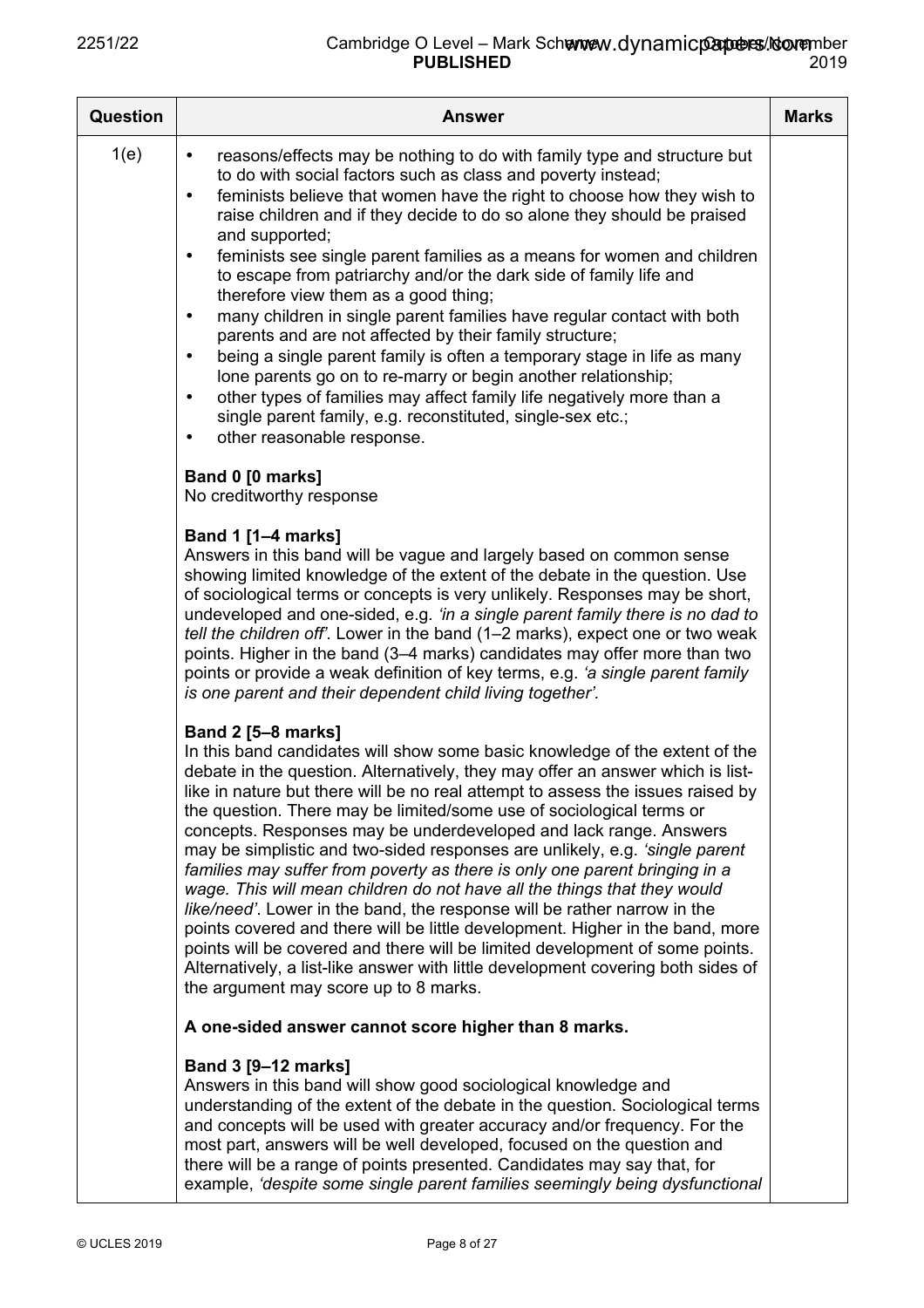## 2251/22 **Cambridge O Level – Mark Schemev PUBLISHED** Denpoers/Noovember 2019 www.dynamicpapoers/cov<del>e</del>r

| Question | <b>Answer</b>                                                                                                                                                                                                                                                                                                                                                                                                                                                                                                                                                                                                                                                                                                                                                                                                | <b>Marks</b> |
|----------|--------------------------------------------------------------------------------------------------------------------------------------------------------------------------------------------------------------------------------------------------------------------------------------------------------------------------------------------------------------------------------------------------------------------------------------------------------------------------------------------------------------------------------------------------------------------------------------------------------------------------------------------------------------------------------------------------------------------------------------------------------------------------------------------------------------|--------------|
| 1(e)     | for their members, often due to the lack of a male role model, this is not true<br>of them all and for lots of children brought up by just one parent they have<br>no problems at all.' OR 'Single parent families may be, according to<br>feminists, the result of choices made by women to raise children without a<br>male presence. These women are often middle class professionals and<br>suffer no financial hardships or emotional neglect of the children'. There will<br>be a two-sided response but this may be unbalanced. At the bottom of the<br>band, candidates may provide a narrower range of well-developed points. At<br>the top of the band, expect a wider range of points and clear focus on the<br>question.                                                                         |              |
|          | Band 4 [13-15 marks]<br>Answers in this band will show excellent knowledge and understanding of<br>the extent of the debate in the question. There will be a strong grasp of the<br>argument as well as accurate and frequent use of sociological terms and<br>concepts. Answers will be well developed, clearly focused on the question<br>and discuss a wide range of points. Responses will be two-sided and<br>balanced. At the bottom of the band (13 marks), the answer may lack a<br>specific conclusion. Higher in the band, there will be a clear attempt to offer<br>an assessment of the 'To what extent?' part of the question through a<br>focused conclusion. Candidates should show consideration of points for and<br>against the debate in the question, citing some of the examples given. |              |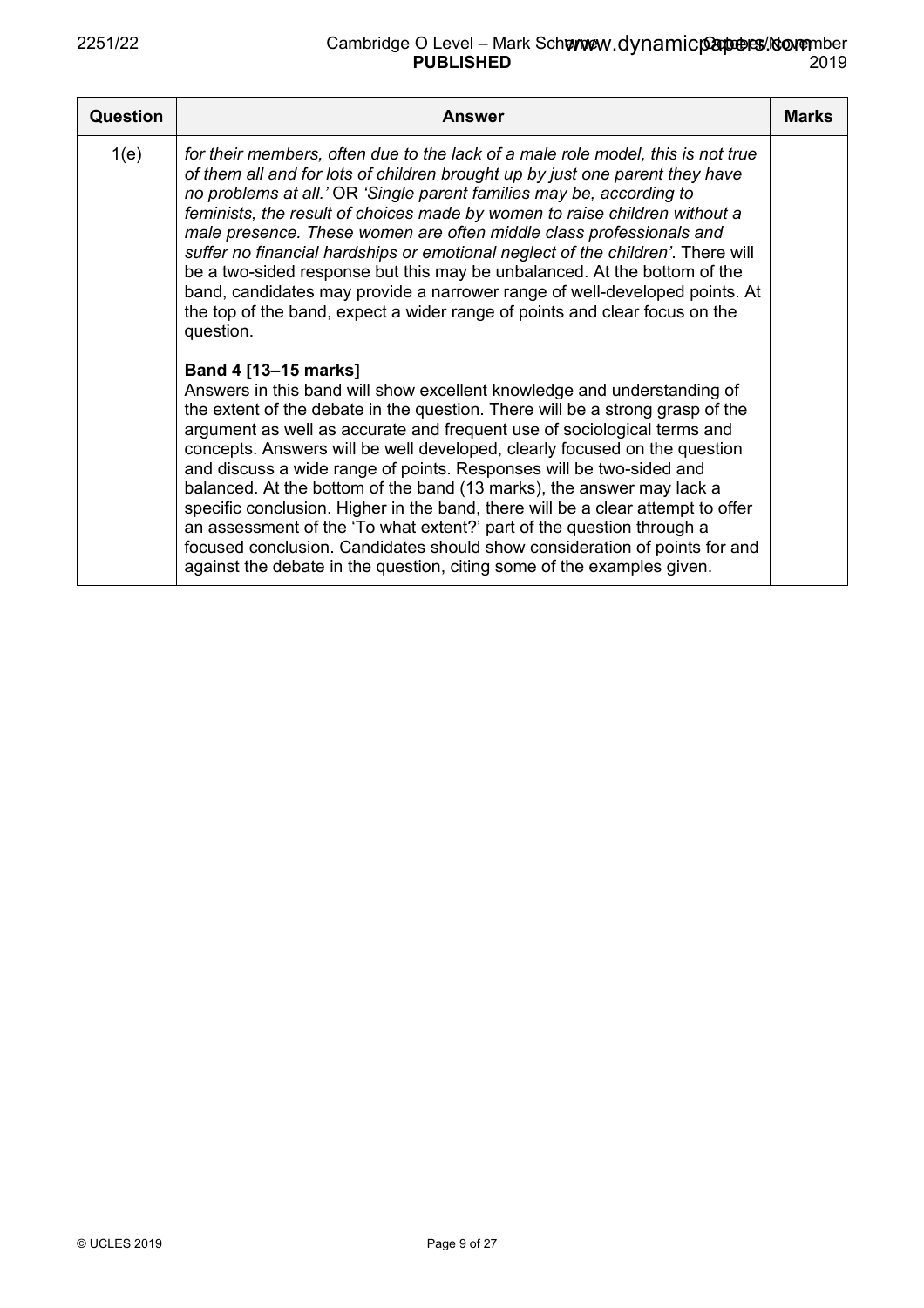| <b>Question</b> | <b>Answer</b>                                                                                                                                                                                                                                                                                                                                                                                                                                                                                                                                                                                                                                                                                                                                                                                                                                                                                                                                                                                                                                                                                                                                                                                                                  | <b>Marks</b> |
|-----------------|--------------------------------------------------------------------------------------------------------------------------------------------------------------------------------------------------------------------------------------------------------------------------------------------------------------------------------------------------------------------------------------------------------------------------------------------------------------------------------------------------------------------------------------------------------------------------------------------------------------------------------------------------------------------------------------------------------------------------------------------------------------------------------------------------------------------------------------------------------------------------------------------------------------------------------------------------------------------------------------------------------------------------------------------------------------------------------------------------------------------------------------------------------------------------------------------------------------------------------|--------------|
| 2(a)            | What is meant by the term 'culture of masculinity'?                                                                                                                                                                                                                                                                                                                                                                                                                                                                                                                                                                                                                                                                                                                                                                                                                                                                                                                                                                                                                                                                                                                                                                            | $\mathbf{2}$ |
|                 | One mark for partial definition, e.g. learning to be masculine                                                                                                                                                                                                                                                                                                                                                                                                                                                                                                                                                                                                                                                                                                                                                                                                                                                                                                                                                                                                                                                                                                                                                                 |              |
|                 | Two marks for clear definition, e.g. norms and values that involve masculine<br>characteristics such as sporting prowess at football rather than reading.                                                                                                                                                                                                                                                                                                                                                                                                                                                                                                                                                                                                                                                                                                                                                                                                                                                                                                                                                                                                                                                                      |              |
| 2(b)            | Describe the two types of gratification experienced by students.                                                                                                                                                                                                                                                                                                                                                                                                                                                                                                                                                                                                                                                                                                                                                                                                                                                                                                                                                                                                                                                                                                                                                               | 4            |
|                 | Possible answers:                                                                                                                                                                                                                                                                                                                                                                                                                                                                                                                                                                                                                                                                                                                                                                                                                                                                                                                                                                                                                                                                                                                                                                                                              |              |
|                 | immediate gratification - having short-term aims and wanting rewards<br>$\bullet$<br>straight away, often associated with the working class;<br>deferred gratification - having long-term aims and being willing to<br>$\bullet$<br>postpone rewards, often associated with the middle class;<br>other reasonable response.<br>$\bullet$                                                                                                                                                                                                                                                                                                                                                                                                                                                                                                                                                                                                                                                                                                                                                                                                                                                                                       |              |
|                 | One mark for each point correctly identified (up to maximum of two).                                                                                                                                                                                                                                                                                                                                                                                                                                                                                                                                                                                                                                                                                                                                                                                                                                                                                                                                                                                                                                                                                                                                                           |              |
|                 | One mark for each point that is developed (up to a maximum of two).                                                                                                                                                                                                                                                                                                                                                                                                                                                                                                                                                                                                                                                                                                                                                                                                                                                                                                                                                                                                                                                                                                                                                            |              |
| 2(c)            | Explain how education helps society to function well.                                                                                                                                                                                                                                                                                                                                                                                                                                                                                                                                                                                                                                                                                                                                                                                                                                                                                                                                                                                                                                                                                                                                                                          | 6            |
|                 | Possible answers:                                                                                                                                                                                                                                                                                                                                                                                                                                                                                                                                                                                                                                                                                                                                                                                                                                                                                                                                                                                                                                                                                                                                                                                                              |              |
|                 | functionalists believe education performs several vital functions which<br>$\bullet$<br>lead to society functioning well;<br>education acts as an agency of socialisation, teaching core norms and<br>$\bullet$<br>values;<br>education acts as an agency of social control, imposing sanctions on<br>$\bullet$<br>children in order to create social order;<br>from a feminist point of view, education maintains patriarchy and thus,<br>$\bullet$<br>for men. society functions well:<br>from a Marxist point of view, education helps society to function well<br>$\bullet$<br>through the promotion of ruling class ideologies in the hidden<br>curriculum;<br>education ensures that people with the skills and abilities needed to fuel<br>$\bullet$<br>the economy and be prepared for the workplace are created;<br>education teaches individuals to get on with people from a diverse<br>$\bullet$<br>range of backgrounds, promoting tolerance and acceptance in society;<br>allocation of future roles (sifting and sorting) – assessing student's<br>$\bullet$<br>performance by how well they do in tests allows them to follow different<br>career paths in society;<br>other reasonable response.<br>$\bullet$ |              |
|                 | Band 0 [0 marks]<br>No creditworthy response.                                                                                                                                                                                                                                                                                                                                                                                                                                                                                                                                                                                                                                                                                                                                                                                                                                                                                                                                                                                                                                                                                                                                                                                  |              |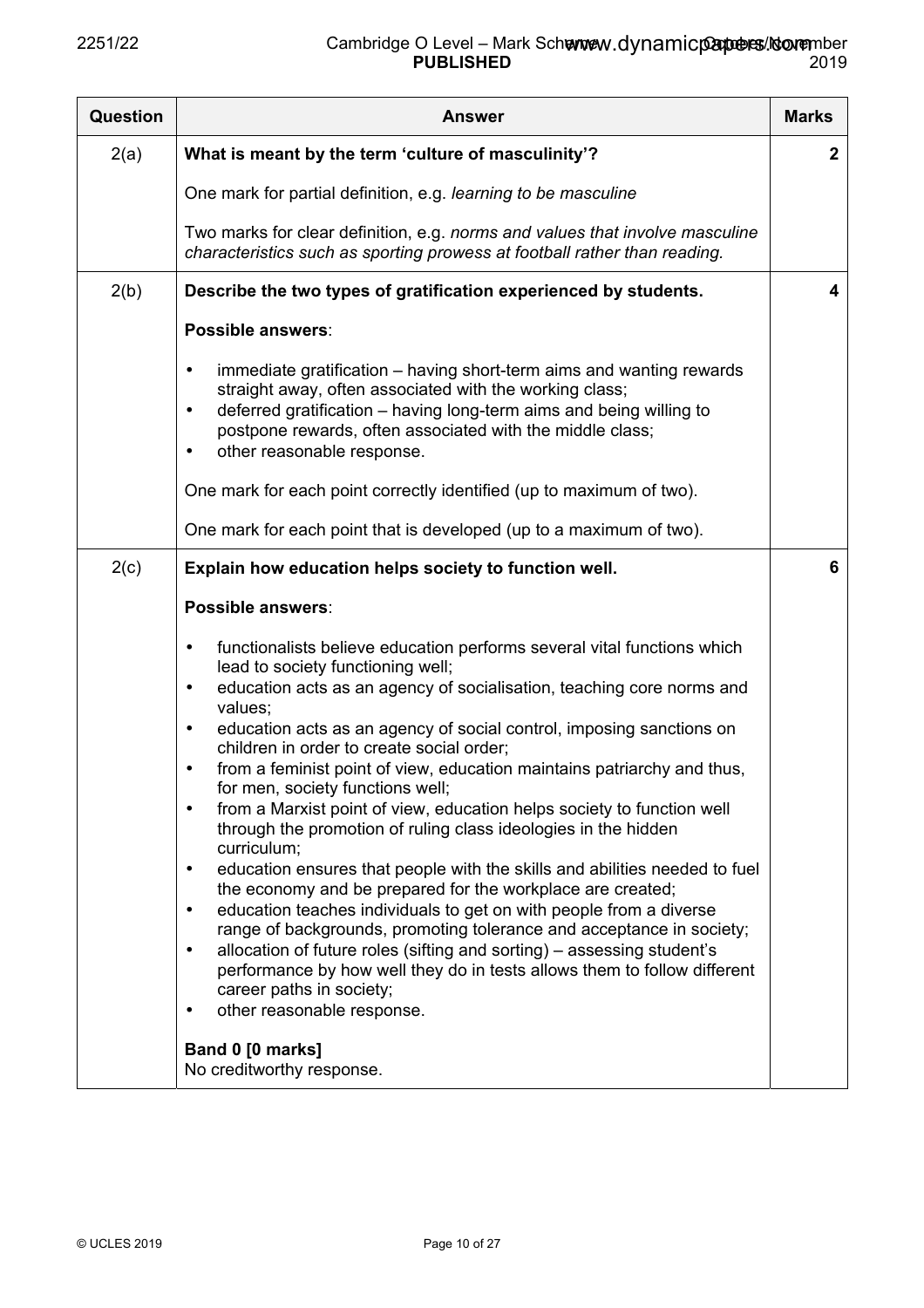| Question | <b>Answer</b>                                                                                                                                                                                                                                                                                                                                                                                                                                                                                                                                                                                                                                                                                                                                                                                                                                                                                                                                                                                                                                                                                                                                                                                                                                                                                                                                                                                                                                                                                                                                                                                                                                                                                                                         | <b>Marks</b> |
|----------|---------------------------------------------------------------------------------------------------------------------------------------------------------------------------------------------------------------------------------------------------------------------------------------------------------------------------------------------------------------------------------------------------------------------------------------------------------------------------------------------------------------------------------------------------------------------------------------------------------------------------------------------------------------------------------------------------------------------------------------------------------------------------------------------------------------------------------------------------------------------------------------------------------------------------------------------------------------------------------------------------------------------------------------------------------------------------------------------------------------------------------------------------------------------------------------------------------------------------------------------------------------------------------------------------------------------------------------------------------------------------------------------------------------------------------------------------------------------------------------------------------------------------------------------------------------------------------------------------------------------------------------------------------------------------------------------------------------------------------------|--------------|
| 2(c)     | <b>Band 1 [1-3 marks]</b><br>Answers in this band will show only a limited awareness of the question and<br>may talk about 'education teaching knowledge and skills'. Responses may<br>be short and un/under developed. At the bottom of the band (1 mark),<br>expect one weak point. Higher in the band (2-3 marks), candidates may<br>offer more than one weak point, but there may be a tendency towards<br>simplistic answers, engaging with sociological ideas without using<br>sociological language.                                                                                                                                                                                                                                                                                                                                                                                                                                                                                                                                                                                                                                                                                                                                                                                                                                                                                                                                                                                                                                                                                                                                                                                                                           |              |
|          | <b>Band 2 [4-6 marks]</b><br>A clear and accurate explanation, showing good sociological knowledge and<br>understanding of the question. Sociological terms and concepts should be<br>expected, e.g. 'functionalists believe education has several functions that all<br>serve to ensure the smooth running of society. An example of this is the<br>socialisation function - education teaches and transmits acceptance of core<br>norms and values thus promoting social order'. This would be followed by<br>explanation of factors leading to this. At the bottom of the band, the range of<br>points covered may be narrow or lack detail. Higher in the band, answers<br>will cover more than one factor in a well-developed way or cover several<br>factors in less detail.                                                                                                                                                                                                                                                                                                                                                                                                                                                                                                                                                                                                                                                                                                                                                                                                                                                                                                                                                    |              |
| 2(d)     | Explain why vocationalism is a feature of the education system today.                                                                                                                                                                                                                                                                                                                                                                                                                                                                                                                                                                                                                                                                                                                                                                                                                                                                                                                                                                                                                                                                                                                                                                                                                                                                                                                                                                                                                                                                                                                                                                                                                                                                 | 8            |
|          | Possible answers:                                                                                                                                                                                                                                                                                                                                                                                                                                                                                                                                                                                                                                                                                                                                                                                                                                                                                                                                                                                                                                                                                                                                                                                                                                                                                                                                                                                                                                                                                                                                                                                                                                                                                                                     |              |
|          | for functionalists education needs to be selective and to prepare<br>$\bullet$<br>individuals for particular roles and jobs - vocationalism helps with this;<br>some jobs are better prepared for through vocational rather than<br>$\bullet$<br>academic education, e.g. manual labour, a trade;<br>Marxists believe vocational education is seen as having less status and<br>$\bullet$<br>worth and is a way of channelling working class students into typical<br>working class jobs;<br>employers have complained about students not being adequately<br>prepared for the workplace through a traditional academic education -<br>vocationalism has therefore been introduced in order to fill this gap;<br>for feminists vocational education allows for the continuation of a<br>$\bullet$<br>patriarchal system that sees males and females working in very<br>different roles, e.g. brick laying for boys and childcare for girls;<br>not everyone can be successful through a solely academic educational<br>$\bullet$<br>route therefore vocational education provides a different pathway for<br>students to learn new skills and knowledge;<br>vocational education provides students with valuable work experience,<br>$\bullet$<br>helping to prepare them for the world of work;<br>vocational education is more flexible than traditional education allowing<br>$\bullet$<br>part academic and part work based timetables to be followed, e.g.<br>apprenticeships;<br>vocational education can provide cheap labour for employers with low<br>$\bullet$<br>pay for the young person and no guarantee of a job at the end;<br>other reasonable response.<br>$\bullet$<br>Band 0 [0 marks]<br>No creditworthy response |              |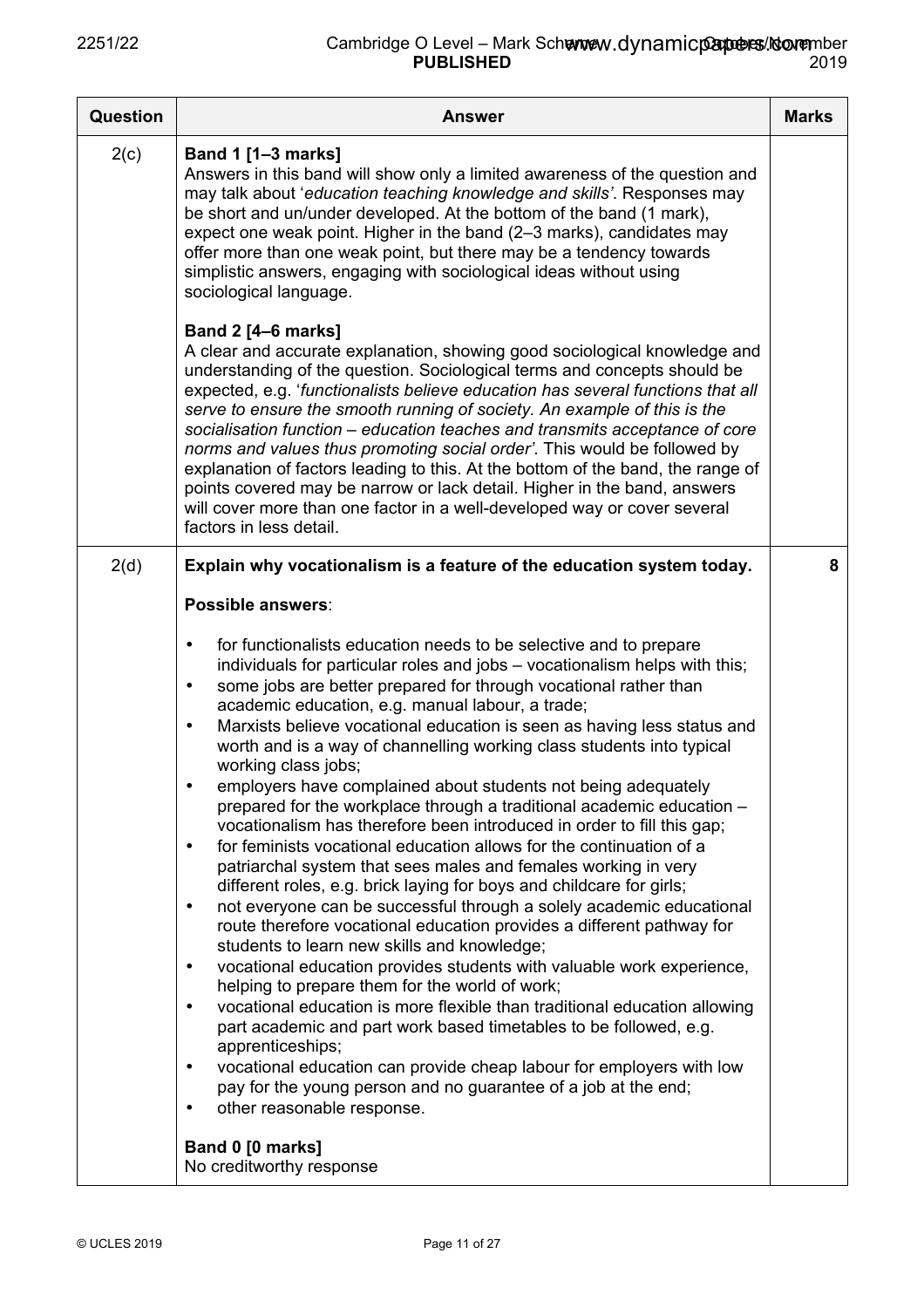| <b>Question</b> | <b>Answer</b>                                                                                                                                                                                                                                                                                                                                                                                                                                                                                                                                                                                                                                                                                                        | <b>Marks</b> |
|-----------------|----------------------------------------------------------------------------------------------------------------------------------------------------------------------------------------------------------------------------------------------------------------------------------------------------------------------------------------------------------------------------------------------------------------------------------------------------------------------------------------------------------------------------------------------------------------------------------------------------------------------------------------------------------------------------------------------------------------------|--------------|
| 2(d)            | Band 1 [1-3 marks]<br>Answers in this band will show only a limited awareness of the question. A<br>tendency to description is likely. Responses may be short and undeveloped,<br>e.g. 'not everyone can be good at academic subjects', stated without<br>explanation. Sociological terms and concepts are unlikely to be used. At the<br>bottom of the band (1 mark), expect one weak point. Higher in the band (2-<br>3 marks), candidates may offer more than one weak point.                                                                                                                                                                                                                                     |              |
|                 | <b>Band 2 [4-6 marks]</b><br>Answers in this band will show basic sociological knowledge and<br>understanding of why vocationalism is a feature of the education system<br>today. Responses may be underdeveloped and lacking in range, e.g. 'work<br>based education allows students to be better prepared for the demands of<br>the workplace, so giving employers more of what they need'. At the bottom<br>of the band, candidates are unlikely to use sociological terms and concepts<br>accurately. Higher in the band, candidates may be beginning to use<br>sociological terms and concepts with greater accuracy. However, some<br>aspects of the answer may only be partially developed/explained.         |              |
|                 | <b>Band 3 [7-8 marks]</b><br>Answers in this band will show good sociological knowledge and<br>understanding of 'why' vocationalism is a feature of the education system<br>today and will be well developed and explained, e.g. 'Marxists believe that<br>vocational education keeps the lower classes in their place and ensures a<br>continuation of the capitalist system and ideology'. They can then expand on<br>the explanation of this and other factors as necessary. Sociological terms<br>and concepts will be used accurately overall. Answers will be well focused<br>on the question and there will be a range of reasons presented. At the top of<br>the band explanations will be clear throughout. |              |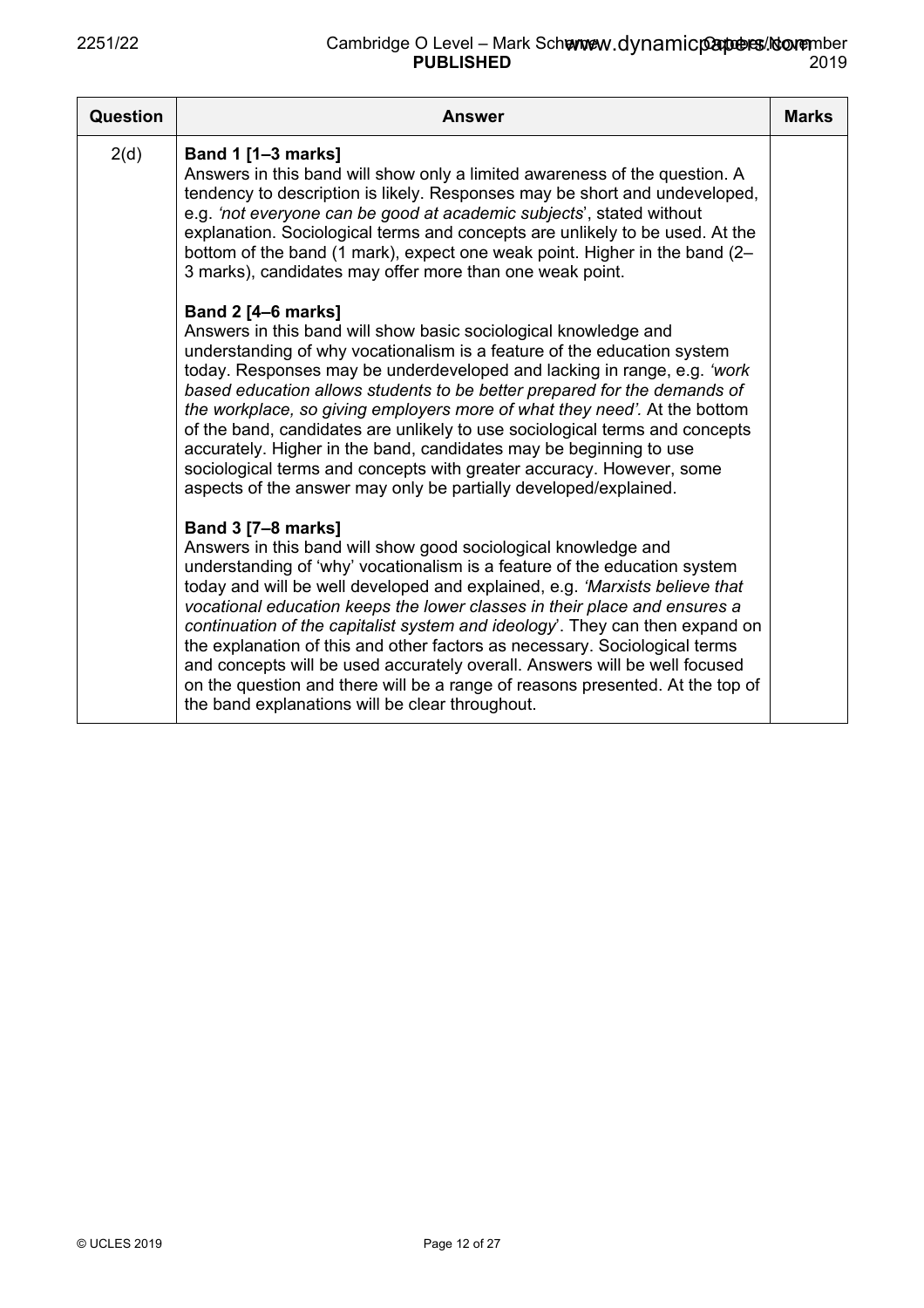| Question | <b>Answer</b>                                                                                                                                                                                                                                                                                                                                                                                                                                                                                                                                                                                                                                                                                                                                                                                                                                                                                                                                                                                                                                                                                                                                                                                                                                                                                                                                                                                                                                                                                                                                                                                                          | <b>Marks</b> |
|----------|------------------------------------------------------------------------------------------------------------------------------------------------------------------------------------------------------------------------------------------------------------------------------------------------------------------------------------------------------------------------------------------------------------------------------------------------------------------------------------------------------------------------------------------------------------------------------------------------------------------------------------------------------------------------------------------------------------------------------------------------------------------------------------------------------------------------------------------------------------------------------------------------------------------------------------------------------------------------------------------------------------------------------------------------------------------------------------------------------------------------------------------------------------------------------------------------------------------------------------------------------------------------------------------------------------------------------------------------------------------------------------------------------------------------------------------------------------------------------------------------------------------------------------------------------------------------------------------------------------------------|--------------|
| 2(e)     | To what extent does the education system help males to maintain their<br>powerful position in society?                                                                                                                                                                                                                                                                                                                                                                                                                                                                                                                                                                                                                                                                                                                                                                                                                                                                                                                                                                                                                                                                                                                                                                                                                                                                                                                                                                                                                                                                                                                 | 15           |
|          | Possible answers:                                                                                                                                                                                                                                                                                                                                                                                                                                                                                                                                                                                                                                                                                                                                                                                                                                                                                                                                                                                                                                                                                                                                                                                                                                                                                                                                                                                                                                                                                                                                                                                                      |              |
|          | For:                                                                                                                                                                                                                                                                                                                                                                                                                                                                                                                                                                                                                                                                                                                                                                                                                                                                                                                                                                                                                                                                                                                                                                                                                                                                                                                                                                                                                                                                                                                                                                                                                   |              |
|          | the hidden curriculum reinforces traditional gender roles and<br>$\bullet$<br>stereotypes that may translate to society;<br>the hierarchy of schools is typically male dominated with males<br>$\bullet$<br>occupying the highest status positions and females dominating the<br>more caring and low status jobs - role modelling/vertical segregation;<br>subject choice – significantly more males than females take maths,<br>$\bullet$<br>technology, engineering and physics qualifications (STEM subjects) -<br>often a route into the best paid jobs in society;<br>representations in textbooks may still be quite stereotypical and<br>$\bullet$<br>subconsciously influence girls into lowering their aspirations and<br>expectations for life;<br>on a global scale, there are far more girls that do not attend schools<br>$\bullet$<br>than boys, particularly in developing countries, – this is likely to<br>negatively impact upon life chances;<br>teacher expectations/labelling of girls and boys can be very different,<br>$\bullet$<br>e.g. with girls being seen as future housewives and males as the<br>breadwinner, for example;<br>feminists believe the education system mirrors the patriarchal structures<br>$\bullet$<br>and norms of wider society, therefore helping males to maintain their<br>powerful positions;<br>male pupils are thought to dominate classroom space and teacher<br>$\bullet$<br>attention in schools, this helps them to learn their higher status and<br>importance than females which can then also translate to wider society;<br>other reasonable response. |              |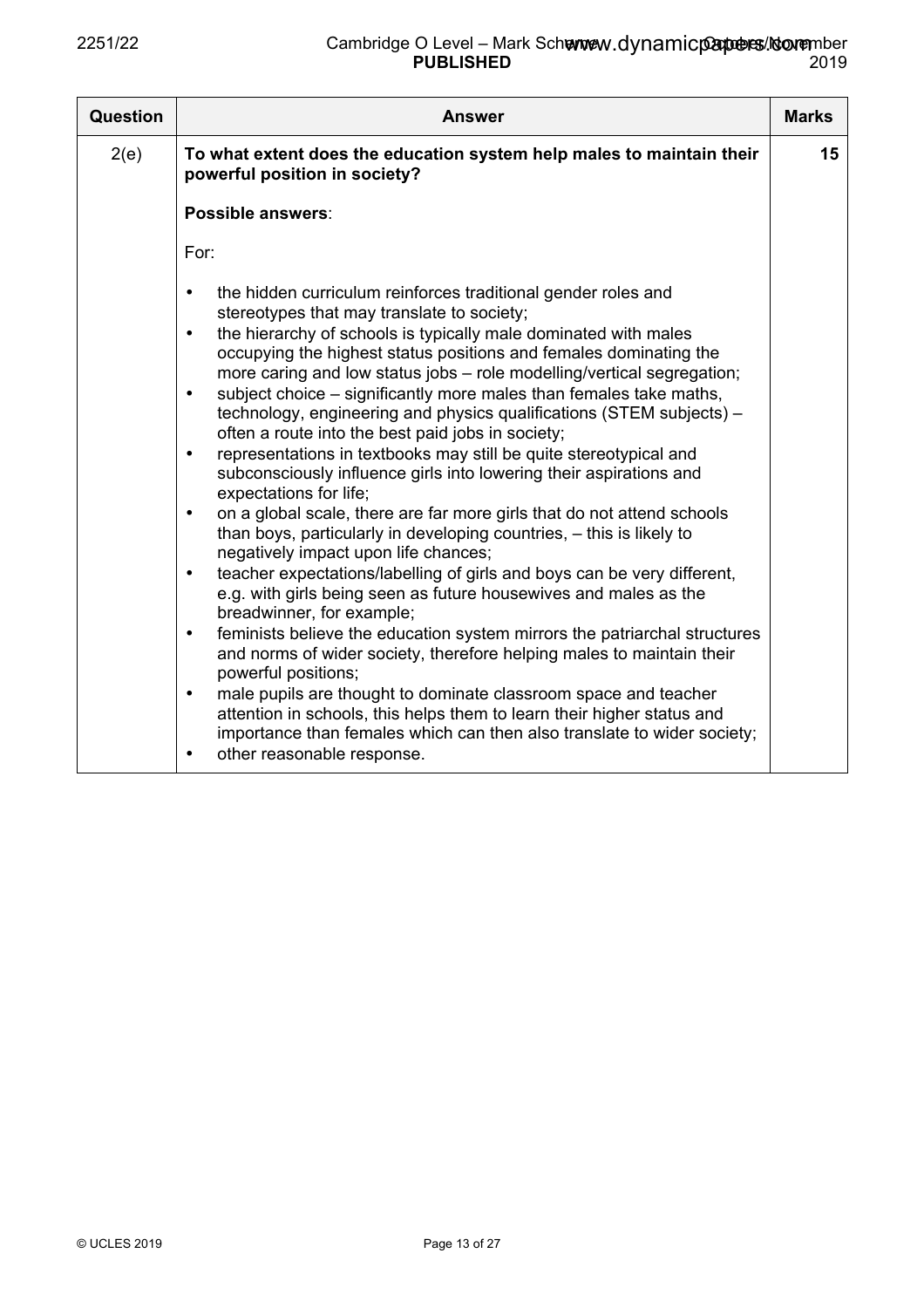| <b>Question</b> | <b>Answer</b>                                                                                                                                                                                                                                                                                                                                                                                                                                                                                                                                                                                                                                                                                                                                                                                                                                                                                                                                                                                                                                                                                                                                                                                                                                                                                                                                                                                                                                                                                                                                                                                              | <b>Marks</b> |
|-----------------|------------------------------------------------------------------------------------------------------------------------------------------------------------------------------------------------------------------------------------------------------------------------------------------------------------------------------------------------------------------------------------------------------------------------------------------------------------------------------------------------------------------------------------------------------------------------------------------------------------------------------------------------------------------------------------------------------------------------------------------------------------------------------------------------------------------------------------------------------------------------------------------------------------------------------------------------------------------------------------------------------------------------------------------------------------------------------------------------------------------------------------------------------------------------------------------------------------------------------------------------------------------------------------------------------------------------------------------------------------------------------------------------------------------------------------------------------------------------------------------------------------------------------------------------------------------------------------------------------------|--------------|
| 2(e)            | Against:                                                                                                                                                                                                                                                                                                                                                                                                                                                                                                                                                                                                                                                                                                                                                                                                                                                                                                                                                                                                                                                                                                                                                                                                                                                                                                                                                                                                                                                                                                                                                                                                   |              |
|                 | girls often achieve higher than boys in education today meaning they<br>$\bullet$<br>are now challenging for the most powerful positions in society;<br>equal opportunities in education means that social mobility is a<br>$\bullet$<br>possibility for many young women who do well in education;<br>positive discrimination has been used in some schools to encourage<br>$\bullet$<br>girls to aim higher, through STEM (science, technology and<br>engineering) initiatives for example;<br>positive female role models are now available for girls, both in<br>$\bullet$<br>education and in society;<br>the UN has made the education of girls a worldwide priority and a basic<br>$\bullet$<br>human right, so encouraging possibilities for female success;<br>careers advisors and teachers now encourage girls to be ambitious and<br>$\bullet$<br>to push themselves for the top jobs in society;<br>girls are more likely than boys to be placed in the higher sets and<br>$\bullet$<br>streams and so to have the best chances of success in society;<br>it is not the education system but other agents of social control or<br>$\bullet$<br>socialisation that cause gender inequalities in society;<br>many sociologists would now question whether males do have such<br>$\bullet$<br>powerful positions in society, e.g. female representation and successes<br>in politics, business, the entertainment industry, etc.;<br>functionalism - education is meritocratic therefore both genders can be<br>$\bullet$<br>successful and powerful;<br>other reasonable response.<br>$\bullet$ |              |
|                 | Band 0 [0 marks]<br>No creditworthy response                                                                                                                                                                                                                                                                                                                                                                                                                                                                                                                                                                                                                                                                                                                                                                                                                                                                                                                                                                                                                                                                                                                                                                                                                                                                                                                                                                                                                                                                                                                                                               |              |
|                 | <b>Band 1 [1-4 marks]</b><br>Answers in this band will be vague and largely based on common sense<br>showing limited knowledge of the extent of the question. Use of sociological<br>terms or concepts is very unlikely. Responses may be short, undeveloped<br>and one-sided, e.g. 'males choose different subjects to females'. Lower in<br>the band (1–2 marks), expect one or two weak points. Higher in the band<br>(3-4 marks) candidates may offer more than two points or provide a weak<br>definition of key terms.                                                                                                                                                                                                                                                                                                                                                                                                                                                                                                                                                                                                                                                                                                                                                                                                                                                                                                                                                                                                                                                                               |              |
|                 | <b>Band 2 [5-8 marks]</b><br>In this band candidates will show some basic knowledge of the extent of the<br>question. Alternatively, they may offer an answer which is list-like in nature<br>but there will be no real attempt to assess the issues raised by the question.<br>There may be limited/some use of sociological terms or concepts.<br>Responses may be underdeveloped and lack range. Answers may be<br>simplistic and two-sided responses are unlikely, e.g. 'males choose different<br>subjects to females in school and university and this leads them into<br>different occupations in the future. The male ones are often high status and<br>well paid'. Lower in the band, the response will be rather narrow in the<br>points covered and there will be little development. Higher in the band, more<br>points will be covered and there will be limited development of some points.<br>Alternatively, a list-like answer with little development covering both sides of<br>the argument may score up to 8 marks.                                                                                                                                                                                                                                                                                                                                                                                                                                                                                                                                                                     |              |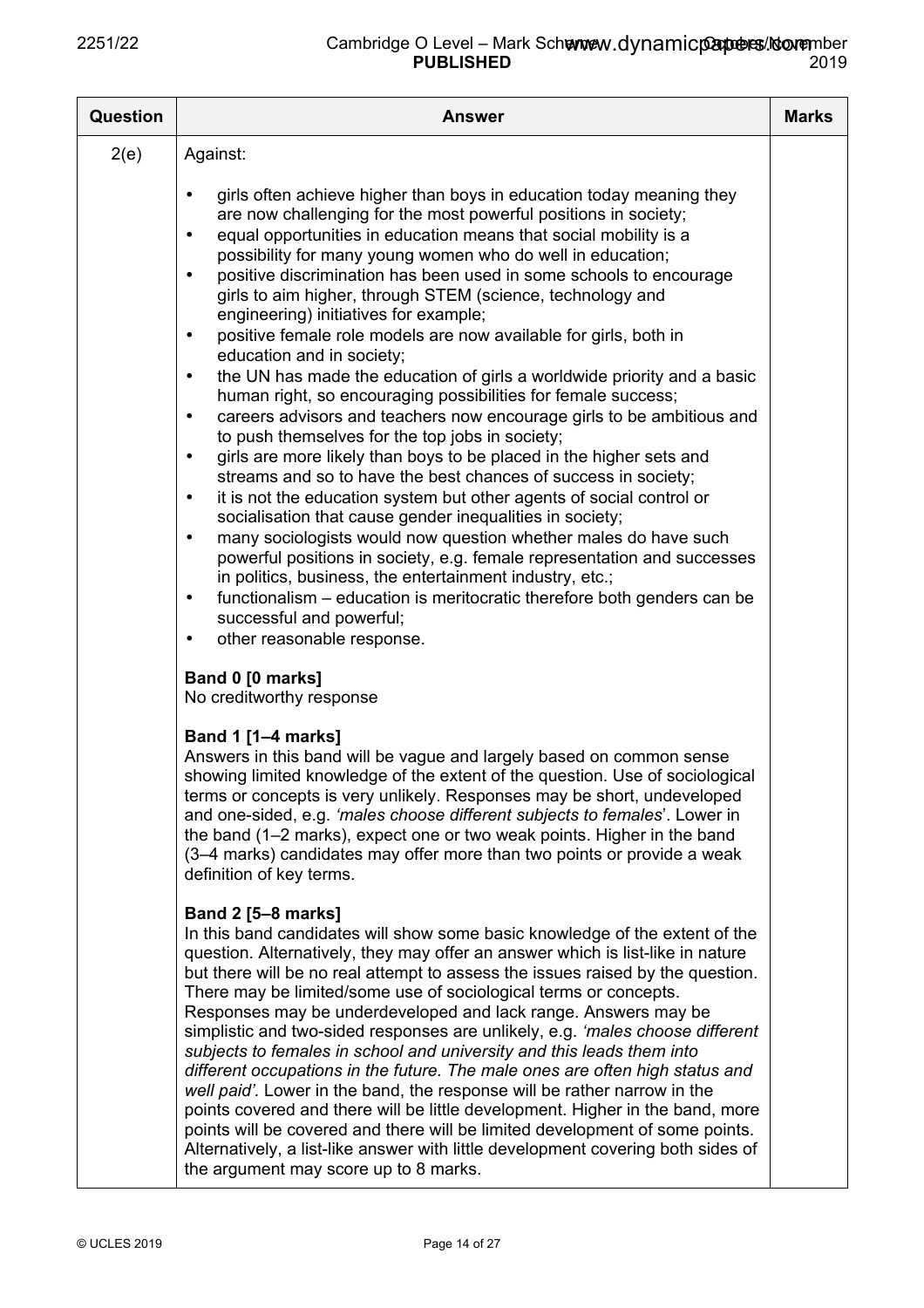| Question | <b>Answer</b>                                                                                                                                                                                                                                                                                                                                                                                                                                                                                                                                                                                                                                                                                                                                                                                                                                                                                                                                           | <b>Marks</b> |
|----------|---------------------------------------------------------------------------------------------------------------------------------------------------------------------------------------------------------------------------------------------------------------------------------------------------------------------------------------------------------------------------------------------------------------------------------------------------------------------------------------------------------------------------------------------------------------------------------------------------------------------------------------------------------------------------------------------------------------------------------------------------------------------------------------------------------------------------------------------------------------------------------------------------------------------------------------------------------|--------------|
| 2(e)     | A one-sided answer cannot score higher than 8 marks.                                                                                                                                                                                                                                                                                                                                                                                                                                                                                                                                                                                                                                                                                                                                                                                                                                                                                                    |              |
|          | <b>Band 3 [9-12 marks]</b><br>Answers in this band will show good sociological knowledge and<br>understanding of the extent of the question. Sociological terms and<br>concepts will be used with greater accuracy and/or frequency. For the most<br>part, answers will be well developed, focused on the question and there will<br>be a range of points presented. Candidates may say that, e.g. 'education<br>today is based on equal opportunities for males and females and<br>encourages girls to be successful and to aspire to careers and professions.<br>They typically do better in exams than boys and so this helps them to be<br>successful and achieve social mobility'. There will be a<br>two-sided response but this may be unbalanced. At the bottom of the band,<br>candidates may provide a narrower range of well-developed points. At the<br>top of the band, expect a wider range of points and clear focus on the<br>question. |              |
|          | Band 4 [13-15 marks]<br>Answers in this band will show excellent knowledge and understanding of<br>the extent to which the education system helps males to maintain their<br>powerful position in society. There will be a strong grasp of the argument as<br>well as accurate and frequent use of sociological terms and concepts.<br>Answers will be well developed, clearly focused on the question and discuss<br>a wide range of points. Responses will be two-sided and balanced. At the<br>bottom of the band (13 marks), the answer may lack a specific conclusion.<br>Higher in the band, there will be a clear attempt to offer an assessment of<br>the 'To what extent?' part of the question through a focused conclusion.<br>Candidates should show consideration of points for and against the idea of<br>education helping males to maintain their powerful position in society, citing<br>some of the examples given.                   |              |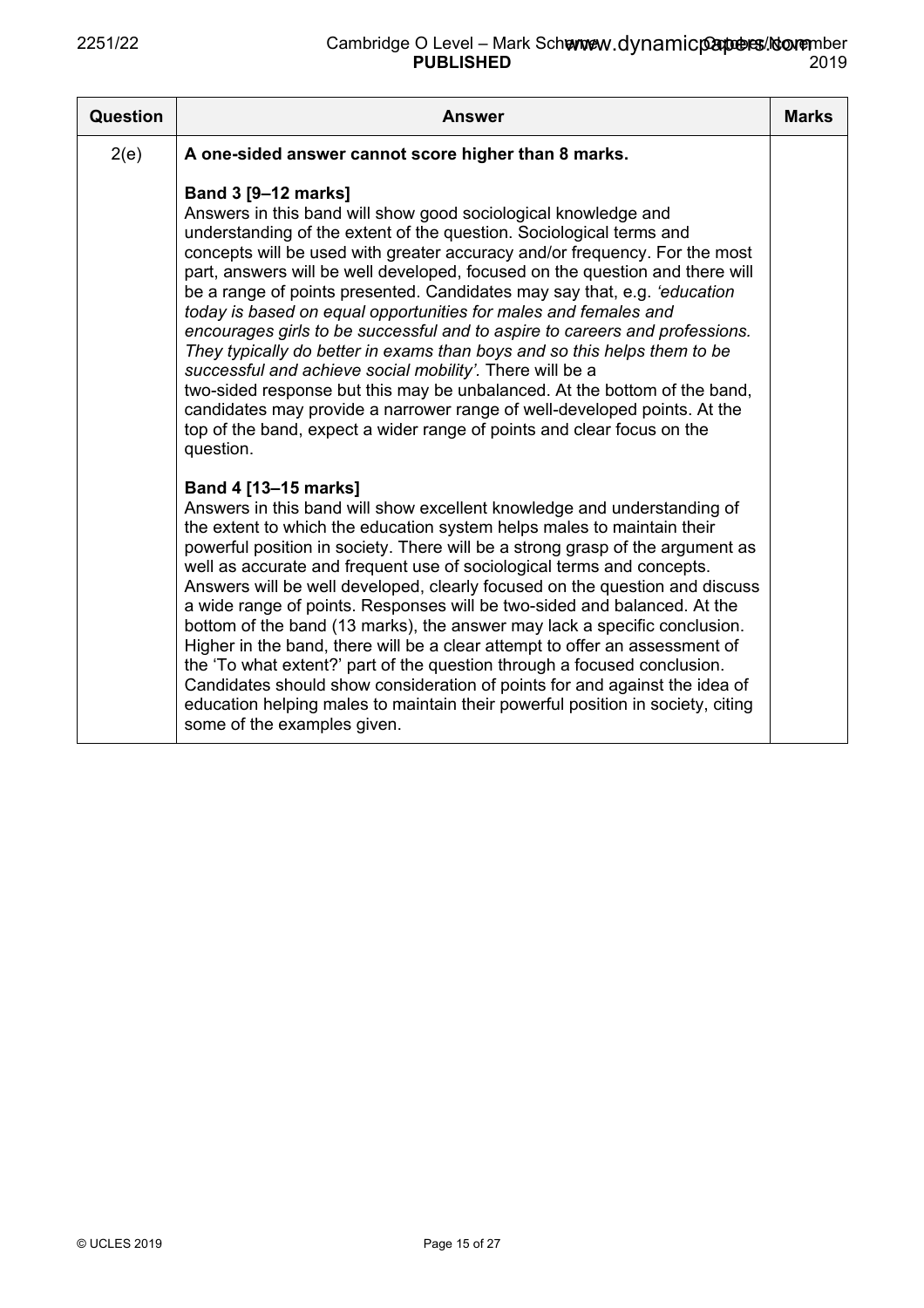| <b>Question</b> | <b>Answer</b>                                                                                                                                                                                                                                                                                                                                                                                                                                                                                                                                                                                                                                                                                                                                                                                                                                                                                                                                | <b>Marks</b> |
|-----------------|----------------------------------------------------------------------------------------------------------------------------------------------------------------------------------------------------------------------------------------------------------------------------------------------------------------------------------------------------------------------------------------------------------------------------------------------------------------------------------------------------------------------------------------------------------------------------------------------------------------------------------------------------------------------------------------------------------------------------------------------------------------------------------------------------------------------------------------------------------------------------------------------------------------------------------------------|--------------|
| 3(a)            | What is meant by the term 'anomie'?                                                                                                                                                                                                                                                                                                                                                                                                                                                                                                                                                                                                                                                                                                                                                                                                                                                                                                          | $\mathbf{2}$ |
|                 | One mark for partial definition, e.g. society has broken down  is in chaos                                                                                                                                                                                                                                                                                                                                                                                                                                                                                                                                                                                                                                                                                                                                                                                                                                                                   |              |
|                 | Two marks for clear definition, e.g. when the social bonds and shared<br>values between society and individuals are broken  normlessness                                                                                                                                                                                                                                                                                                                                                                                                                                                                                                                                                                                                                                                                                                                                                                                                     |              |
| 3(b)            | Describe two reasons for the dark figure of crime.                                                                                                                                                                                                                                                                                                                                                                                                                                                                                                                                                                                                                                                                                                                                                                                                                                                                                           | 4            |
|                 | Possible answers:                                                                                                                                                                                                                                                                                                                                                                                                                                                                                                                                                                                                                                                                                                                                                                                                                                                                                                                            |              |
|                 | not all crimes are known about, e.g. victimless crimes;<br>$\bullet$<br>not all crimes are reported to the police, e.g. out of embarrassment/a<br>$\bullet$<br>feeling that nothing will be done/fear of reprisals, etc.;<br>sexual crimes are grossly under-reported due to the sensitive and<br>$\bullet$<br>somewhat taboo nature of these crimes;<br>not all crimes reported are recorded by the police – they may be<br>$\bullet$<br>perceived as being too petty or unlikely to be solved;<br>white-collar/corporate crimes are often dealt with by the<br>$\bullet$<br>company/business involved and so never make it into the crime<br>statistics;<br>governments may massage the crime statistics so that they appear in a<br>$\bullet$<br>good light;<br>other reasonable response.<br>One mark for each point correctly identified (up to maximum of two).<br>One mark for each point that is developed (up to a maximum of two). |              |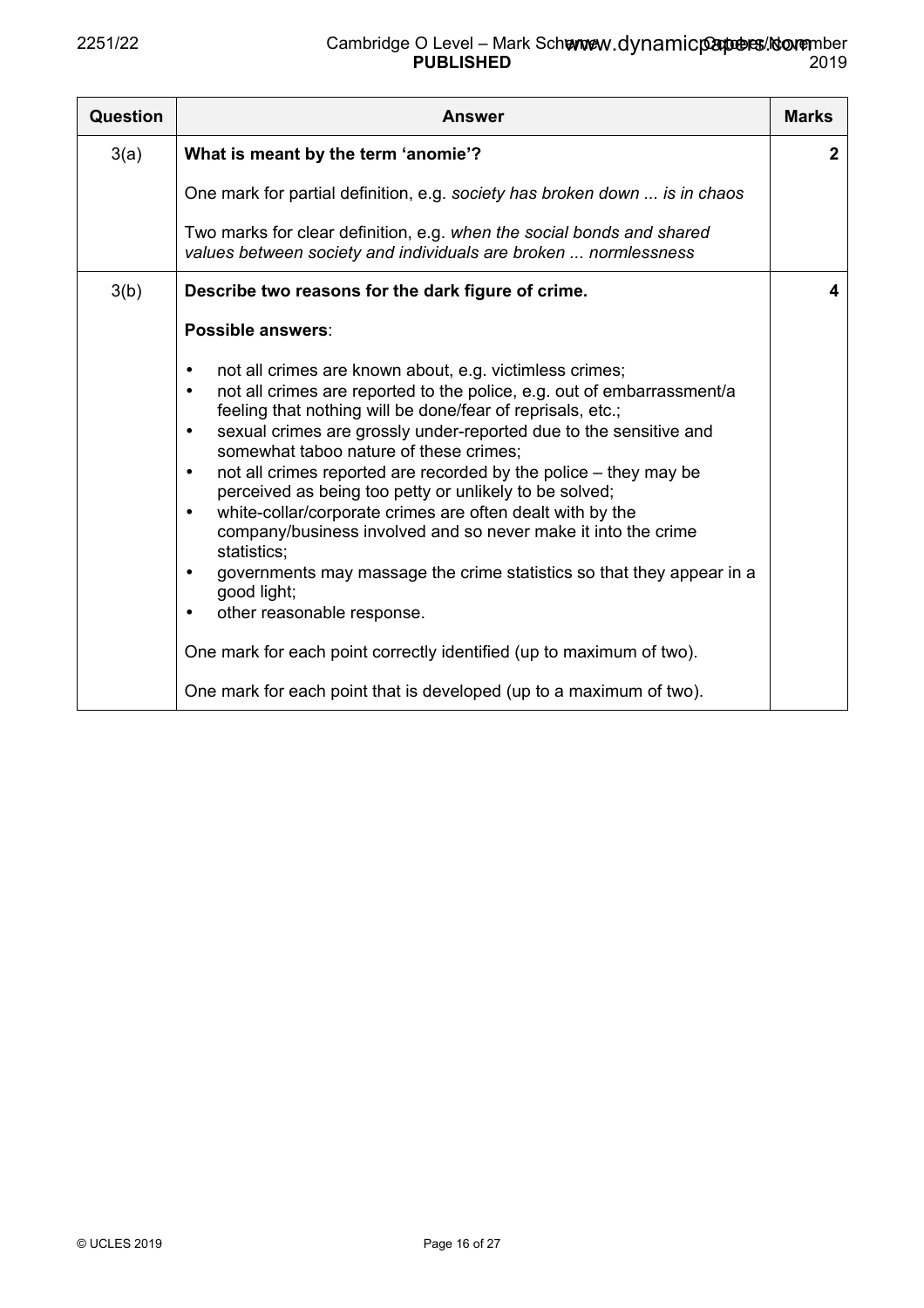| <b>Question</b> | <b>Answer</b>                                                                                                                                                                                                                                                                                                                                                                                                                                                                                                                                                                                                                                                                                                                                                                                                                                                                                                                                                                                                                                                                                                                                                                                                                                                                                                                                                                                                                                     | <b>Marks</b> |
|-----------------|---------------------------------------------------------------------------------------------------------------------------------------------------------------------------------------------------------------------------------------------------------------------------------------------------------------------------------------------------------------------------------------------------------------------------------------------------------------------------------------------------------------------------------------------------------------------------------------------------------------------------------------------------------------------------------------------------------------------------------------------------------------------------------------------------------------------------------------------------------------------------------------------------------------------------------------------------------------------------------------------------------------------------------------------------------------------------------------------------------------------------------------------------------------------------------------------------------------------------------------------------------------------------------------------------------------------------------------------------------------------------------------------------------------------------------------------------|--------------|
| 3(c)            | Explain how crime can be committed using the internet.                                                                                                                                                                                                                                                                                                                                                                                                                                                                                                                                                                                                                                                                                                                                                                                                                                                                                                                                                                                                                                                                                                                                                                                                                                                                                                                                                                                            | 6            |
|                 | Possible answers:                                                                                                                                                                                                                                                                                                                                                                                                                                                                                                                                                                                                                                                                                                                                                                                                                                                                                                                                                                                                                                                                                                                                                                                                                                                                                                                                                                                                                                 |              |
|                 | cybercrimes – these are becoming more commonplace and include any<br>$\bullet$<br>crime involving the use of new digital technologies such as the internet;<br>examples of internet crime may be discussed such as fraud, identity<br>$\bullet$<br>theft, catfishing, internet scams, etc.;<br>cyberterrorism is a growing phenomenon whereby the internet is used<br>$\bullet$<br>for deliberate, widespread attacks on computers, e.g. hacking a<br>Government website;<br>trade in illegal drugs and goods is thought to be aided by the internet<br>$\bullet$<br>which makes it easier for buyers and sellers to contact each other;<br>harassment through cyberstalking and cyberbullying is increasing as<br>$\bullet$<br>the internet provides anonymity to the criminal;<br>policing internet crimes is difficult because they cross national<br>$\bullet$<br>boundaries and/or are committed on the dark net:<br>criminals often have more specialist internet knowledge than the police<br>$\bullet$<br>or surveillance operations and thus can commit complex crimes that the<br>authorities have little idea how to prevent;<br>digital piracy and illegal streaming of media entertainment occurs<br>$\bullet$<br>regularly and is almost impossible to control;<br>the dark web/dark net can be used to commit crime due to the lack of<br>$\bullet$<br>control and formal surveillance;<br>other reasonable response.<br>$\bullet$ |              |
|                 | Band 0 [0 marks]                                                                                                                                                                                                                                                                                                                                                                                                                                                                                                                                                                                                                                                                                                                                                                                                                                                                                                                                                                                                                                                                                                                                                                                                                                                                                                                                                                                                                                  |              |
|                 | No creditworthy response                                                                                                                                                                                                                                                                                                                                                                                                                                                                                                                                                                                                                                                                                                                                                                                                                                                                                                                                                                                                                                                                                                                                                                                                                                                                                                                                                                                                                          |              |
|                 | <b>Band 1 [1-3 marks]</b><br>Answers in this band will show only a limited awareness of the question<br>and may talk about examples of crimes that can be committed on the<br>internet in a list-like manner, e.g. <i>fraud, cybercrimes</i> , etc. Responses may<br>be short and un/under developed. At the bottom of the band (1 mark),<br>expect one weak point. Higher in the band (2–3 marks), candidates may<br>offer more than one weak point, but there may be a tendency towards<br>simplistic answers, engaging with sociological ideas without using<br>sociological language.                                                                                                                                                                                                                                                                                                                                                                                                                                                                                                                                                                                                                                                                                                                                                                                                                                                         |              |
|                 | <b>Band 2 [4-6 marks]</b><br>A clear and accurate explanation, showing good sociological knowledge and<br>understanding of the question. Sociological terms and concepts should be<br>expected, e.g. 'globalisation means that many internet crimes cross national<br>boundaries and so are hard to police. Different forces operate different<br>policies with different priorities. Also the criminals are often more adept than<br>the authorities at these cybercrimes as they involve the use of complex and<br>specialist technologies. Cyberterrorism is one such crime'. This would be<br>followed by explanation of factors leading to this. At the bottom of the band,<br>the range of points covered may be narrow or lack detail. Higher in the<br>band, answers will cover more than one factor in a well-developed way or<br>cover several factors in less detail.                                                                                                                                                                                                                                                                                                                                                                                                                                                                                                                                                                  |              |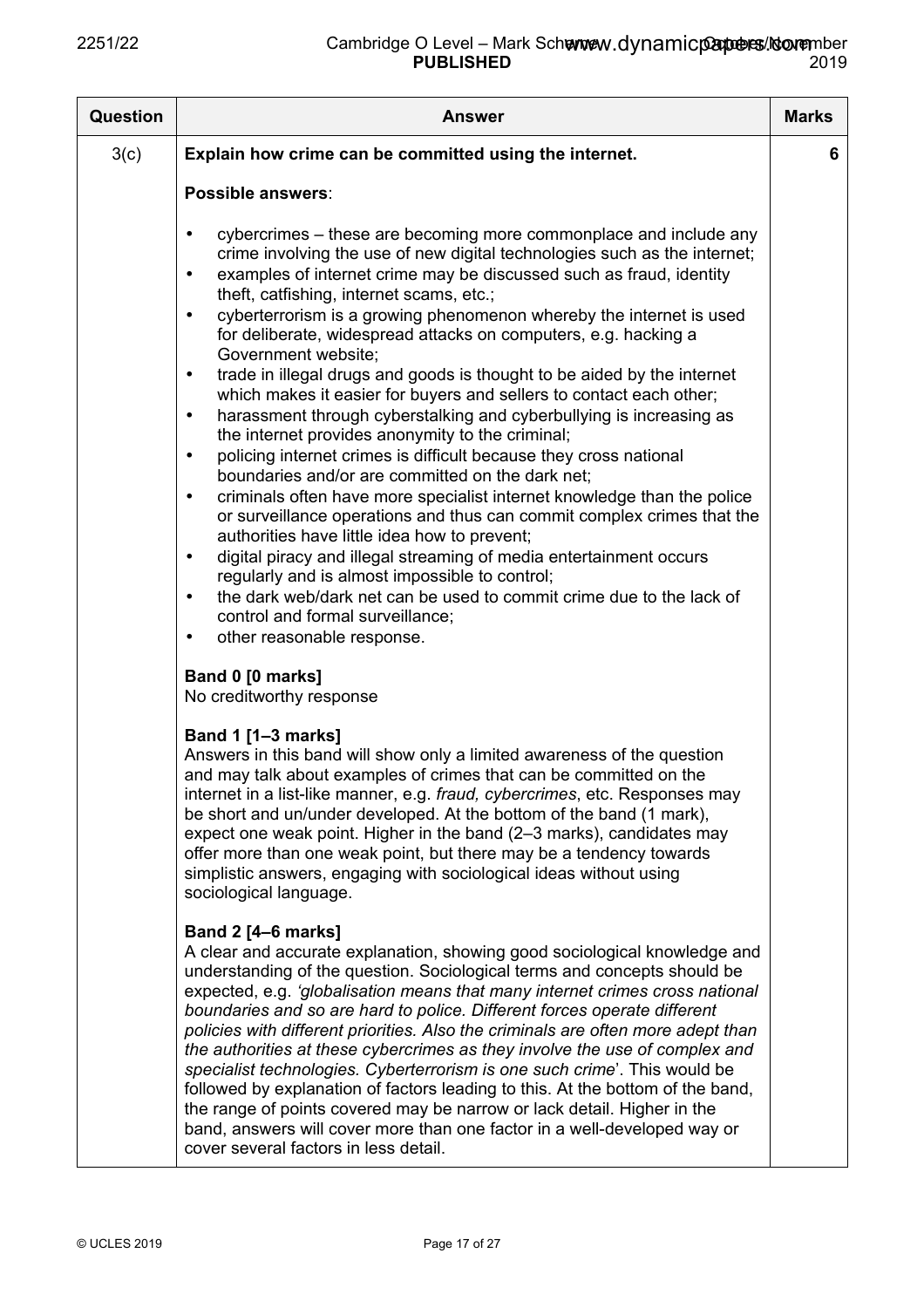| <b>Question</b> | <b>Answer</b>                                                                                                                                                                                                                                                                                                                                                                                                                                                                                                                                                                                                                        | <b>Marks</b> |
|-----------------|--------------------------------------------------------------------------------------------------------------------------------------------------------------------------------------------------------------------------------------------------------------------------------------------------------------------------------------------------------------------------------------------------------------------------------------------------------------------------------------------------------------------------------------------------------------------------------------------------------------------------------------|--------------|
| 3(d)            | Explain why societies need prisons.                                                                                                                                                                                                                                                                                                                                                                                                                                                                                                                                                                                                  | 8            |
|                 | Possible answers:                                                                                                                                                                                                                                                                                                                                                                                                                                                                                                                                                                                                                    |              |
|                 | prisons act as a formal agent of social control for society, maintaining<br>$\bullet$<br>social order;                                                                                                                                                                                                                                                                                                                                                                                                                                                                                                                               |              |
|                 | incapacitation - prisons prevent offenders from committing more<br>$\bullet$<br>crimes;                                                                                                                                                                                                                                                                                                                                                                                                                                                                                                                                              |              |
|                 | deterrence – prisons deter both offenders and other members of society<br>$\bullet$<br>from committing crimes by making them aware of the consequences of<br>offending;                                                                                                                                                                                                                                                                                                                                                                                                                                                              |              |
|                 | rehabilitation - prisons offer courses, support and training facilities that<br>$\bullet$<br>can prevent the offender from committing further offences by changing<br>their attitudes and behaviour;                                                                                                                                                                                                                                                                                                                                                                                                                                 |              |
|                 | prison offers a form of punishment and/or revenge by taking away a<br>$\bullet$<br>person's freedom and making them pay for the crimes they have<br>committed;                                                                                                                                                                                                                                                                                                                                                                                                                                                                       |              |
|                 | for functionalists prisons act as a sign to the population of what will<br>$\bullet$<br>happen if they step out of line and fail to conform to society's norms and<br>values - warning functions;                                                                                                                                                                                                                                                                                                                                                                                                                                    |              |
|                 | prisons lock dangerous criminals away and so protects society and<br>$\bullet$<br>individuals - keeps them safe;                                                                                                                                                                                                                                                                                                                                                                                                                                                                                                                     |              |
|                 | a prison sentence allows victims to feel that justice has been served;<br>$\bullet$<br>other reasonable response.<br>$\bullet$                                                                                                                                                                                                                                                                                                                                                                                                                                                                                                       |              |
|                 | Band 0 [0 marks]<br>No creditworthy response                                                                                                                                                                                                                                                                                                                                                                                                                                                                                                                                                                                         |              |
|                 | <b>Band 1 [1-3 marks]</b><br>Answers in this band will show only a limited awareness of the question. A<br>tendency to description is likely. Responses may be short and undeveloped,<br>e.g. 'they lock the bad people away', stated without explanation.<br>Sociological terms and concepts are unlikely to be used. At the bottom of<br>the band (1 mark), expect one weak point. Higher in the band (2–3 marks),<br>candidates may offer more than one weak point.                                                                                                                                                               |              |
|                 | <b>Band 2 [4-6 marks]</b><br>Answers in this band will show basic sociological knowledge and<br>understanding of why societies need prisons. Responses may be<br>underdeveloped and lacking in range, e.g. 'prisons send out a warning<br>signal to others in society about what will happen if they commit a crime'. At<br>the bottom of the band, candidates are unlikely to use sociological terms<br>and concepts accurately. Higher in the band, candidates may be beginning<br>to use sociological terms and concepts with greater accuracy. However,<br>some aspects of the answer may only be partially developed/explained. |              |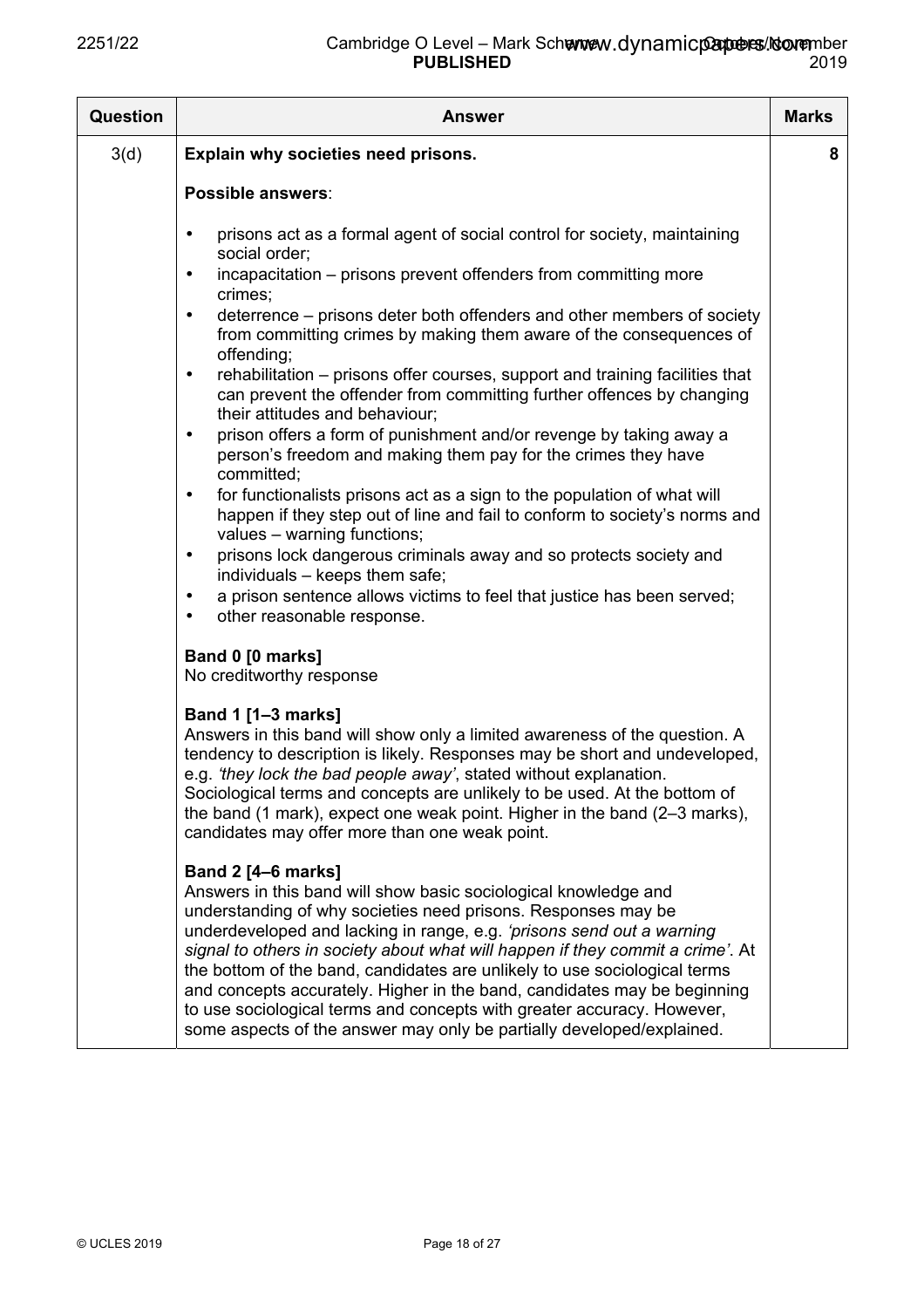| <b>Question</b> | <b>Answer</b>                                                                                                                                                                                                                                                                                                                                                                                                                                                                                                                                                                                                                                                                                                                                                                                                                                                                                                                                                                                                                                                                                                                                                                                                                                                                                                                                                                           | <b>Marks</b> |
|-----------------|-----------------------------------------------------------------------------------------------------------------------------------------------------------------------------------------------------------------------------------------------------------------------------------------------------------------------------------------------------------------------------------------------------------------------------------------------------------------------------------------------------------------------------------------------------------------------------------------------------------------------------------------------------------------------------------------------------------------------------------------------------------------------------------------------------------------------------------------------------------------------------------------------------------------------------------------------------------------------------------------------------------------------------------------------------------------------------------------------------------------------------------------------------------------------------------------------------------------------------------------------------------------------------------------------------------------------------------------------------------------------------------------|--------------|
| 3(d)            | Band [3-8 marks]<br>Answers in this band will show good sociological knowledge and<br>understanding of why societies need prisons and will be well developed and<br>explained, e.g. 'prisons aim to rehabilitate prisoners in order to make them<br>better members of society. They do this through support programmes and<br>training courses and so are essential for society'. They can then expand on<br>the explanation of this and other factors as necessary. Sociological terms<br>and concepts will be used accurately overall. Answers will be well focused<br>on the question and there will be a range of reasons presented. At the top of<br>the band explanations will be clear throughout.                                                                                                                                                                                                                                                                                                                                                                                                                                                                                                                                                                                                                                                                               |              |
| 3(e)            | To what extent is crime caused by deprivation?                                                                                                                                                                                                                                                                                                                                                                                                                                                                                                                                                                                                                                                                                                                                                                                                                                                                                                                                                                                                                                                                                                                                                                                                                                                                                                                                          | 15           |
|                 | Possible answers:                                                                                                                                                                                                                                                                                                                                                                                                                                                                                                                                                                                                                                                                                                                                                                                                                                                                                                                                                                                                                                                                                                                                                                                                                                                                                                                                                                       |              |
|                 | For:                                                                                                                                                                                                                                                                                                                                                                                                                                                                                                                                                                                                                                                                                                                                                                                                                                                                                                                                                                                                                                                                                                                                                                                                                                                                                                                                                                                    |              |
|                 | Marxism – inequalities caused by capitalism means that some people<br>$\bullet$<br>find themselves living in poverty, this may lead to crime;<br>events such as the London Riots 2011 saw those young people feeling<br>$\bullet$<br>excluded and marginalised from society committing crime (Lea and<br>Young);<br>material deprivation - lacking desirable resources and money may lead<br>$\bullet$<br>some individuals to crime:<br>relative deprivation – when individuals or social groups see themselves<br>$\bullet$<br>as not having what others have crime may result;<br>Merton's strain theory - the inability to achieve what others are<br>$\bullet$<br>achieving legitimately may lead some people into crime;<br>cultural deprivation – those deprived of a good upbringing (inadequate<br>$\bullet$<br>socialisation) may also turn to crime;<br>those deprived of the opportunities to gain educational qualifications<br>$\bullet$<br>and so to access the job ladder may turn to crime as a response;<br>Cohen - status frustration - those deprived of status in society may turn<br>$\bullet$<br>to crime as an alternative means of gaining their status;<br>according to the OCS (official crime statistics) most crimes are<br>$\bullet$<br>committed by those from the lower strata of society, i.e. the deprived;<br>other reasonable response.<br>$\bullet$ |              |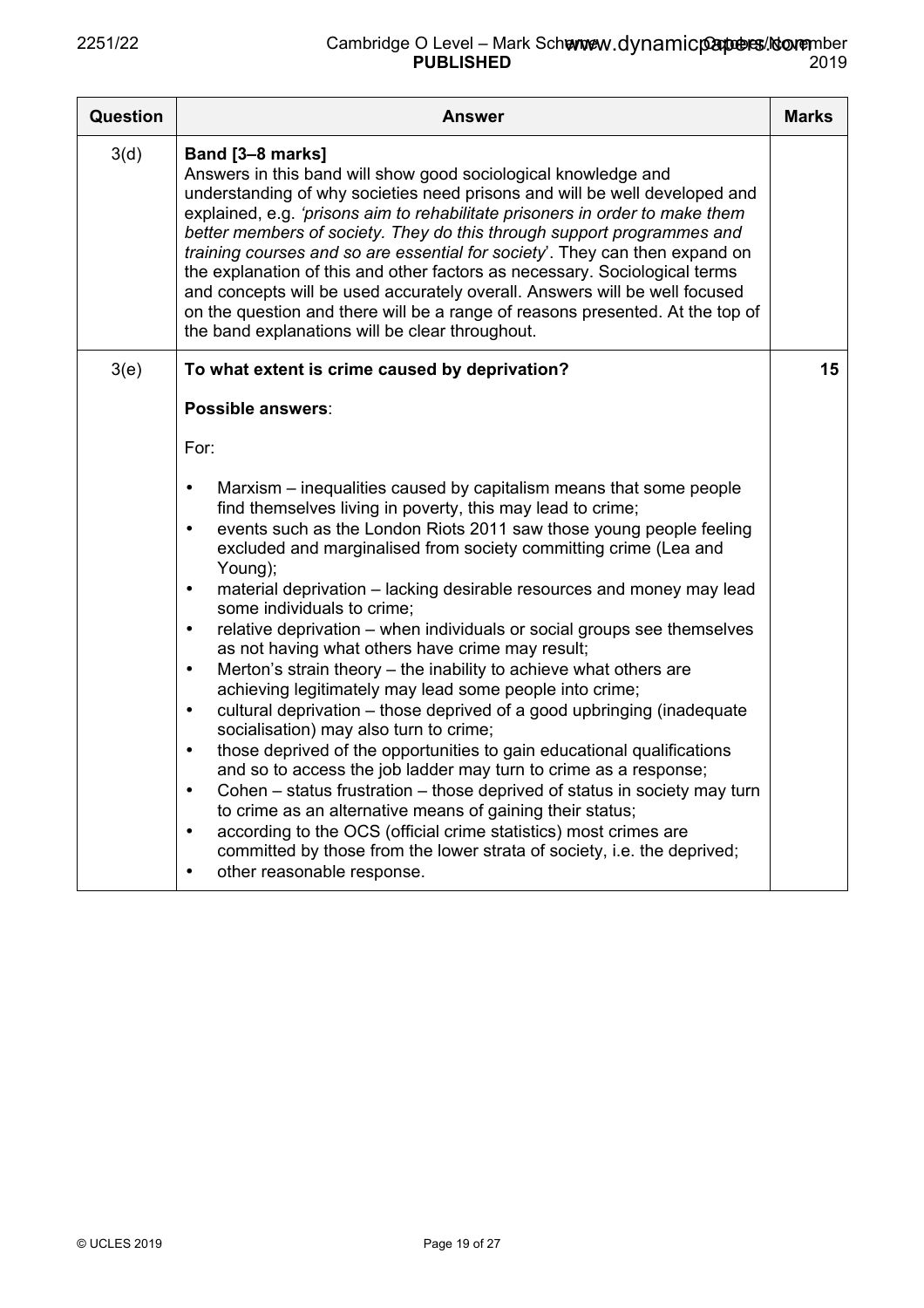| <b>Question</b> | <b>Answer</b>                                                                                                                                                                                                                                                                                                                                                                                                                                                                                                                                                                                                                                                                                                                                                                                                                                                                                                           | <b>Marks</b> |
|-----------------|-------------------------------------------------------------------------------------------------------------------------------------------------------------------------------------------------------------------------------------------------------------------------------------------------------------------------------------------------------------------------------------------------------------------------------------------------------------------------------------------------------------------------------------------------------------------------------------------------------------------------------------------------------------------------------------------------------------------------------------------------------------------------------------------------------------------------------------------------------------------------------------------------------------------------|--------------|
| 3(e)            | Against:<br>deprivation cannot explain the crimes of the powerful, e.g. white-collar,<br>$\bullet$<br>corporate, green, etc.;<br>functionalists believe crime can be a good thing for society and that it is<br>$\bullet$<br>not linked to deprivation, e.g. a warning function;<br>postmodernists believe crime is committed as a release from boredom,<br>$\bullet$<br>a way to have fun by participating in 'edgework';<br>feminists believe that crime is committed to enable men to further<br>$\bullet$<br>dominate women in a patriarchal society;<br>Matza believes that crime is a normal part of growing up for young<br>$\bullet$<br>people from all social classes and backgrounds – it is not linked to                                                                                                                                                                                                    |              |
|                 | deprivation;<br>expressive crimes are often committed for no financial gain and<br>$\bullet$<br>therefore cannot be linked to deprivation;<br>labelling theorists believe that crime is caused by giving someone a<br>$\bullet$<br>master status of 'criminal' through the creation of a self-fulfilling<br>prophecy;<br>police targeting of certain social groups may lead to deviancy<br>$\bullet$<br>amplification through, for example, perceived institutional racism;<br>crime may be caused by peer pressure rather than deprivation,<br>$\bullet$<br>particularly for young people;<br>sub-cultural explanations for crime, e.g. Miller's focal concerns, the<br>$\bullet$<br>illegitimate opportunity structure may be more appropriate than<br>deprivation;<br>status frustration may be a more convincing explanation for crime than<br>$\bullet$<br>deprivation;<br>other reasonable response.<br>$\bullet$ |              |
|                 | Band 0 [0 marks]<br>No creditworthy response.<br>Band 1 [1-4 marks]<br>Answers in this band will be vague and largely based on common sense<br>showing limited knowledge of the extent of the question. Use of sociological<br>terms or concepts is very unlikely. Responses may be short, undeveloped<br>and one-sided, e.g. 'people steal if they haven't got enough money'. Lower<br>in the band (1–2 marks), expect one or two weak points. Higher in the band<br>(3-4 marks) candidates may offer more than two points or provide a weak<br>definition of key terms, e.g. 'deprivation means being poor'.                                                                                                                                                                                                                                                                                                          |              |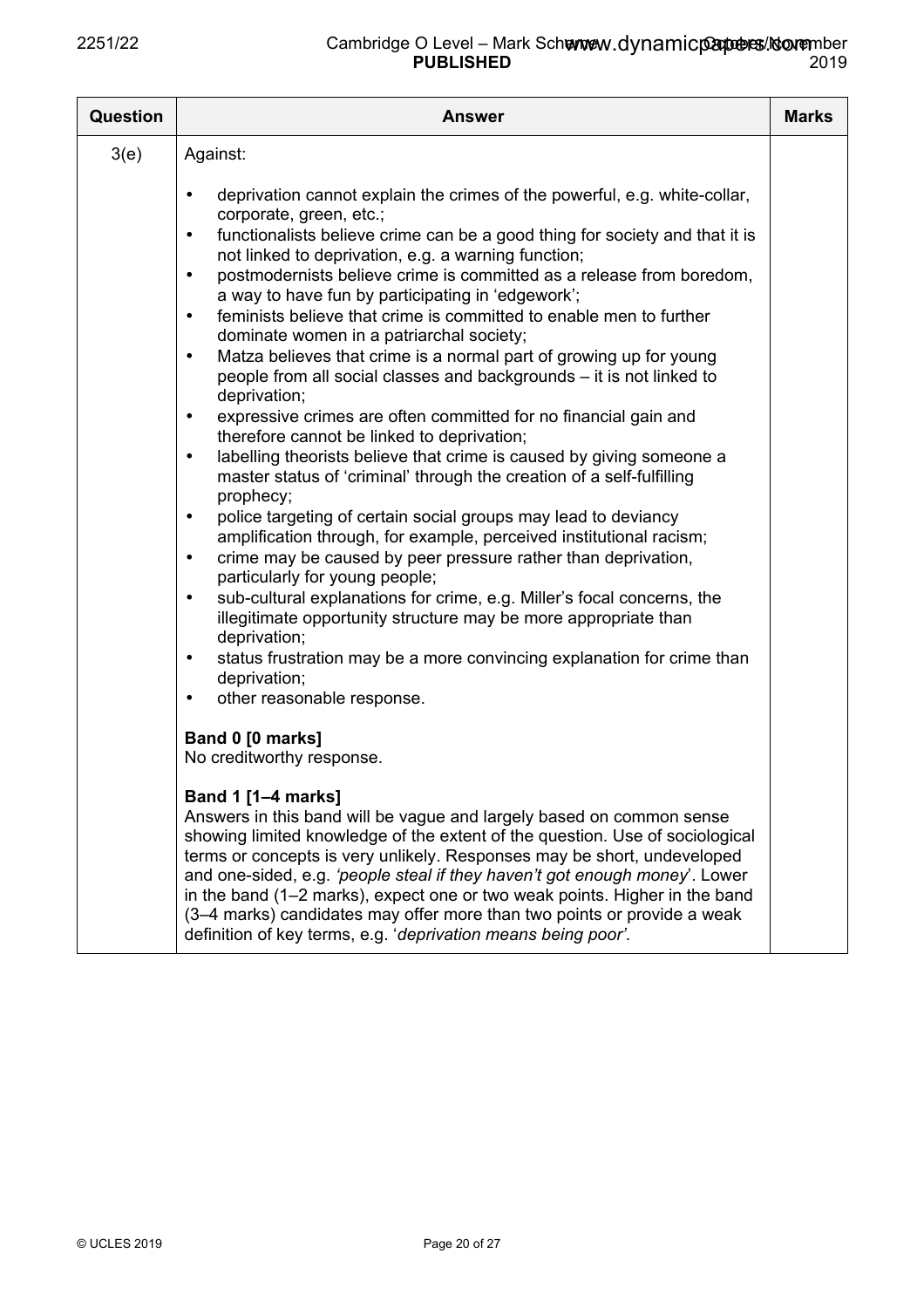| <b>Question</b> | <b>Answer</b>                                                                                                                                                                                                                                                                                                                                                                                                                                                                                                                                                                                                                                                                                                                                                                                                                                                                                                                                                                                       | <b>Marks</b> |
|-----------------|-----------------------------------------------------------------------------------------------------------------------------------------------------------------------------------------------------------------------------------------------------------------------------------------------------------------------------------------------------------------------------------------------------------------------------------------------------------------------------------------------------------------------------------------------------------------------------------------------------------------------------------------------------------------------------------------------------------------------------------------------------------------------------------------------------------------------------------------------------------------------------------------------------------------------------------------------------------------------------------------------------|--------------|
| 3(e)            | <b>Band 2 [5-8 marks]</b><br>In this band candidates will show some basic knowledge of the extent of the<br>question. Alternatively, they may offer an answer which is list-like in nature<br>but there will be no real attempt to assess the issues raised by the question.<br>There may be limited/some use of sociological terms or concepts.<br>Responses may be underdeveloped and lack range. Answers may be<br>simplistic and two-sided responses are unlikely, e.g. 'when someone<br>realises they do not have the same as others they may turn to crime as a<br>way of getting what they want. Lower in the band, the response will be<br>rather narrow in the points covered and there will be little development.<br>Higher in the band, more points will be covered and there will be limited<br>development of some points. Alternatively, a list-like answer with little<br>development covering both sides of the argument may score up to 8 marks.                                  |              |
|                 | A one-sided answer cannot score higher than 8 marks.                                                                                                                                                                                                                                                                                                                                                                                                                                                                                                                                                                                                                                                                                                                                                                                                                                                                                                                                                |              |
|                 | <b>Band 3 [9-12 marks]</b><br>Answers in this band will show good sociological knowledge and<br>understanding of the extent of the question. Sociological terms and<br>concepts will be used with greater accuracy and/or frequency. For the most<br>part, answers will be well developed, focused on the question and there will<br>be a range of points presented. Candidates may say that 'despite poverty<br>and deprivation clearly being a relevant factor in explaining crime, other<br>factors need to also be considered. For example, poor socialisation may be<br>a reason, with individuals either being brought up not knowing right from<br>wrong or with criminal role models to teach them about a life of crime'.<br>There will be a two-sided response but this may be unbalanced. At the<br>bottom of the band, candidates may provide a narrower range of well-<br>developed points. At the top of the band, expect a wider range of points and<br>clear focus on the question. |              |
|                 | Band 4 [13-15 marks]<br>Answers in this band will show excellent knowledge and understanding of<br>the extent to which crime is caused by deprivation. There will be a strong<br>grasp of the argument as well as accurate and frequent use of sociological<br>terms and concepts. Answers will be well developed, clearly focused on the<br>question and discuss a wide range of points. Responses will be two-sided<br>and balanced. At the bottom of the band (13 marks), the answer may lack a<br>specific conclusion. Higher in the band, there will be a clear attempt to offer<br>an assessment of the 'To what extent?' part of the question through a<br>focused conclusion. Candidates should show consideration of points for and<br>against the idea of whether crime is caused by deprivation, citing some of<br>the examples given.                                                                                                                                                   |              |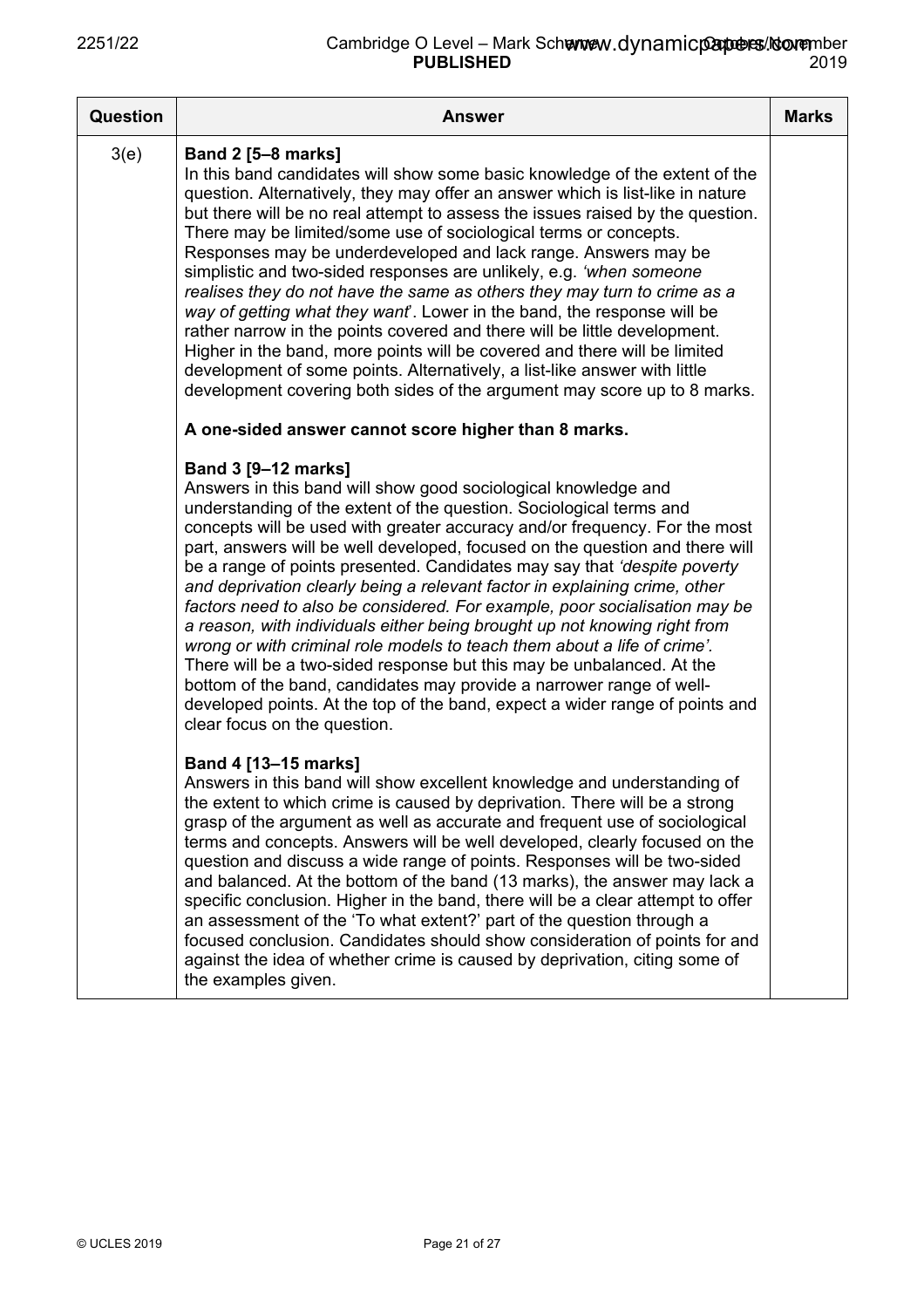| <b>Question</b> | <b>Answer</b>                                                                                                                                                                                                                                                                                                                                                                                                                                                                                                                                                                                                                                                                                                                                                                                                                                                                                                                                                                                                                                                                                                                                                                                                                                                                                                                                                                                                                                                                                                                                           | <b>Marks</b> |
|-----------------|---------------------------------------------------------------------------------------------------------------------------------------------------------------------------------------------------------------------------------------------------------------------------------------------------------------------------------------------------------------------------------------------------------------------------------------------------------------------------------------------------------------------------------------------------------------------------------------------------------------------------------------------------------------------------------------------------------------------------------------------------------------------------------------------------------------------------------------------------------------------------------------------------------------------------------------------------------------------------------------------------------------------------------------------------------------------------------------------------------------------------------------------------------------------------------------------------------------------------------------------------------------------------------------------------------------------------------------------------------------------------------------------------------------------------------------------------------------------------------------------------------------------------------------------------------|--------------|
| 4(a)            | What is meant by the term 'hypodermic-syringe model'?                                                                                                                                                                                                                                                                                                                                                                                                                                                                                                                                                                                                                                                                                                                                                                                                                                                                                                                                                                                                                                                                                                                                                                                                                                                                                                                                                                                                                                                                                                   | $\mathbf{2}$ |
|                 | One mark for partial definition, e.g. the audience copy what they see in the<br>media                                                                                                                                                                                                                                                                                                                                                                                                                                                                                                                                                                                                                                                                                                                                                                                                                                                                                                                                                                                                                                                                                                                                                                                                                                                                                                                                                                                                                                                                   |              |
|                 | Two marks for clear definition, e.g. the media have direct and immediate<br>effects on audiences                                                                                                                                                                                                                                                                                                                                                                                                                                                                                                                                                                                                                                                                                                                                                                                                                                                                                                                                                                                                                                                                                                                                                                                                                                                                                                                                                                                                                                                        |              |
| 4(b)            | Describe two examples of audience selection in the media.                                                                                                                                                                                                                                                                                                                                                                                                                                                                                                                                                                                                                                                                                                                                                                                                                                                                                                                                                                                                                                                                                                                                                                                                                                                                                                                                                                                                                                                                                               | 4            |
|                 | Possible answers:                                                                                                                                                                                                                                                                                                                                                                                                                                                                                                                                                                                                                                                                                                                                                                                                                                                                                                                                                                                                                                                                                                                                                                                                                                                                                                                                                                                                                                                                                                                                       |              |
|                 | audiences actively (not passively) read the media, not everyone will<br>$\bullet$<br>understand it in the same way – may depend on age, gender, etc.;<br>the audience have much power in the media as they are able to choose<br>$\bullet$<br>and select what they consume and, with new media, when and how<br>they consume;<br>producers of media texts encode a meaning but audiences may decode<br>$\bullet$<br>the text differently, they are not affected/not passive;<br>audience members do not always give the media their full attention<br>selective attention – they pick and choose what they consume;<br>the audience remember some things that they have heard or read<br>$\bullet$<br>better than others, so some media messages have a stronger impact<br>than others - selective retention;<br>Hall/Morley's different ways of reading the media: dominant reading -<br>$\bullet$<br>agree with and accept the media's preferred message;<br>Hall/Morley's different ways of reading the media: negotiated reading -<br>$\bullet$<br>share some of the meanings in the media text but modify it in a way to<br>reflect their own interests and position;<br>Hall/Morley's different ways of reading the media: oppositional reading<br>$\bullet$<br>- do not share the media text's meaning, they interpret the text in a<br>different way;<br>other reasonable response.<br>$\bullet$<br>One mark for each point correctly identified (up to maximum of two).<br>One mark for each point that is developed (up to a maximum of two). |              |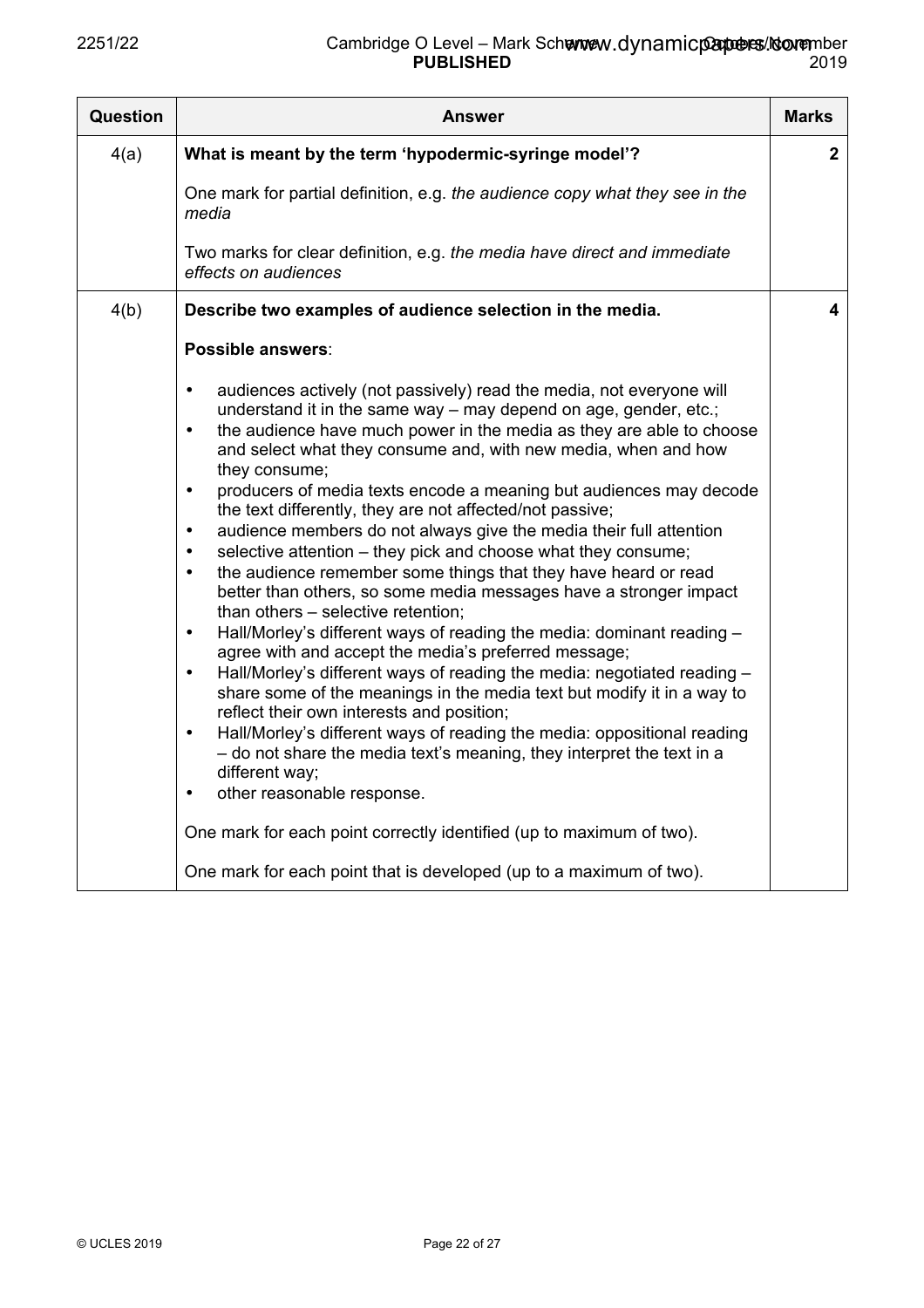| Question | <b>Answer</b>                                                                                                                                                                                                                                                                                                                                                                                                                                                                                                                                                                                                                                                                                                                                                                                                                                                                                                                                                                                                                                                                                                                                                                                                                   | <b>Marks</b> |
|----------|---------------------------------------------------------------------------------------------------------------------------------------------------------------------------------------------------------------------------------------------------------------------------------------------------------------------------------------------------------------------------------------------------------------------------------------------------------------------------------------------------------------------------------------------------------------------------------------------------------------------------------------------------------------------------------------------------------------------------------------------------------------------------------------------------------------------------------------------------------------------------------------------------------------------------------------------------------------------------------------------------------------------------------------------------------------------------------------------------------------------------------------------------------------------------------------------------------------------------------|--------------|
| 4(c)     | Explain how men and women use media differently.                                                                                                                                                                                                                                                                                                                                                                                                                                                                                                                                                                                                                                                                                                                                                                                                                                                                                                                                                                                                                                                                                                                                                                                | 6            |
|          | Possible answers:                                                                                                                                                                                                                                                                                                                                                                                                                                                                                                                                                                                                                                                                                                                                                                                                                                                                                                                                                                                                                                                                                                                                                                                                               |              |
|          | males use computers and video games more than females and play<br>$\bullet$<br>different games (often more active/violent);<br>on TV men tend to prefer factual shows such as documentaries<br>$\bullet$<br>whereas women prefer soap operas and costume drama;<br>men typically have control of the remote control in the family so have<br>$\bullet$<br>more choice over what to consume – male dominance;<br>men prefer to consume media uninterrupted in silence whereas women<br>$\bullet$<br>see TV viewing as a social activity, discussion points;<br>men carefully plan their TV viewing, women tend not to;<br>$\bullet$<br>most women leave the recording of programmes or the personal<br>$\bullet$<br>planner to men - they have the control;<br>men consume more violent and adult content than women;<br>$\bullet$<br>women use social media more often than men;<br>$\bullet$<br>men read more news and politics than women (information – uses and<br>$\bullet$<br>gratifications model);<br>men consume more sports in the media than women;<br>$\bullet$<br>uses and gratifications theory - men use media more for information,<br>$\bullet$<br>women for entertainment;<br>other reasonable response.<br>٠ |              |
|          | Band 0 [0 marks]<br>No creditworthy response                                                                                                                                                                                                                                                                                                                                                                                                                                                                                                                                                                                                                                                                                                                                                                                                                                                                                                                                                                                                                                                                                                                                                                                    |              |
|          | Band 1 [1-3 marks]<br>Answers in this band will show only a limited awareness of the question and<br>may talk about examples of the types of programmes on TV men and<br>women prefer. Responses may be short and un/under developed. At the<br>bottom of the band (1 mark), expect one weak point. Higher in the band (2-<br>3 marks), candidates may offer more than one weak point, but there may be<br>a tendency towards simplistic answers, engaging with sociological ideas<br>without using sociological language.                                                                                                                                                                                                                                                                                                                                                                                                                                                                                                                                                                                                                                                                                                      |              |
|          | <b>Band 2 [4-6 marks]</b><br>A clear and accurate explanation, showing good sociological knowledge and<br>understanding of the question. Sociological terms and concepts should be<br>expected, e.g. 'according to research by Morley, men are far more passive<br>in their TV viewing, whereas women see it as a form of social activity<br>whereby they can define and discuss personal relationships and issues of<br>identity. Males often use the media for entertainment, whereas women often<br>use it for connections and communication hence their increased use of<br>social networks'. This would be followed by explanation of factors leading to<br>this. At the bottom of the band, the range of points covered may be narrow<br>or lack detail. Higher in the band, answers will cover more than one factor in<br>a well-developed way or cover several factors in less detail.                                                                                                                                                                                                                                                                                                                                  |              |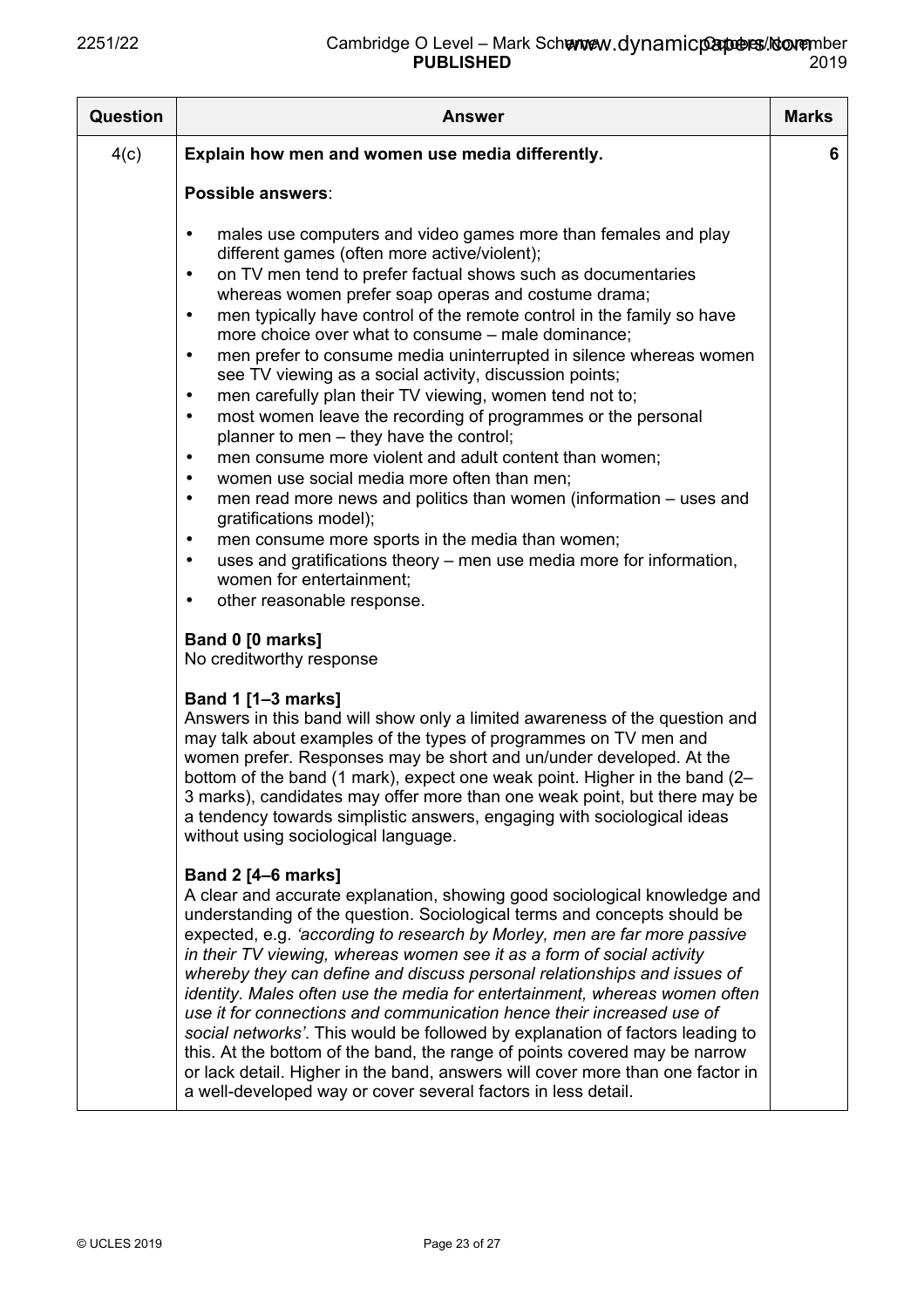| <b>Question</b> | <b>Answer</b>                                                                                                                                                                                                                                                                                                                                                                                                                                                                                                                                                                                                                                                                                                                                                                                                                                                                                                                                                                                                                                                                                                                                                                                   | <b>Marks</b> |
|-----------------|-------------------------------------------------------------------------------------------------------------------------------------------------------------------------------------------------------------------------------------------------------------------------------------------------------------------------------------------------------------------------------------------------------------------------------------------------------------------------------------------------------------------------------------------------------------------------------------------------------------------------------------------------------------------------------------------------------------------------------------------------------------------------------------------------------------------------------------------------------------------------------------------------------------------------------------------------------------------------------------------------------------------------------------------------------------------------------------------------------------------------------------------------------------------------------------------------|--------------|
| 4(d)            | Explain why new media gives the audience more control over media<br>content.                                                                                                                                                                                                                                                                                                                                                                                                                                                                                                                                                                                                                                                                                                                                                                                                                                                                                                                                                                                                                                                                                                                    | 8            |
|                 | Possible answers:                                                                                                                                                                                                                                                                                                                                                                                                                                                                                                                                                                                                                                                                                                                                                                                                                                                                                                                                                                                                                                                                                                                                                                               |              |
|                 | new media allows for the audience to alter and influence media content<br>٠<br>through its interactive features, e.g. comments, forums;<br>new media is available on multiple platforms and on-demand meaning<br>$\bullet$<br>that the audience can control how they consume the content, when,<br>how and where;<br>new media encourages greater diversification in the media content<br>$\bullet$<br>available to the audience, meaning that more products for a niche or<br>specialist audience are available;<br>new media allows the audience to challenge and change stereotypical<br>$\bullet$<br>representations and content, e.g. through hashtag campaigns such as<br>#metoo;<br>new media allows the audience to create the media, e.g. through citizen<br>٠<br>journalism in the news, vlogs, YouTube channels;<br>new media is global and so allows the audience to access media<br>$\bullet$<br>content from across the world, increasing their control;<br>new media comprises of user generated content whereby the audience<br>$\bullet$<br>are directly making media content themselves - prosumers;<br>other reasonable response.<br>$\bullet$                               |              |
|                 | Band 0 [0 marks]<br>No creditworthy response<br><b>Band 1 [1-3 marks]</b><br>Answers in this band will show only a limited awareness of the question. A<br>tendency to description is likely. Responses may be short and undeveloped,<br>e.g. 'new media can be made by the audience'. Sociological terms and<br>concepts are unlikely to be used. At the bottom of the band (1 mark), expect<br>one weak point. Higher in the band (2-3 marks), candidates may offer more<br>than one weak point.<br><b>Band 2 [4-6 marks]</b><br>Answers in this band will show basic sociological knowledge and<br>understanding of why new media gives the audience greater control over<br>media content. Responses may be underdeveloped and lacking in range,<br>e.g. 'the audience gets new media from the internet so it can be from all<br>over the world giving them lots of choice'. At the bottom of the band,<br>candidates are unlikely to use sociological terms and concepts accurately.<br>Higher in the band, candidates may be beginning to use sociological terms<br>and concepts with greater accuracy. However, some aspects of the answer<br>may only be partially developed/explained. |              |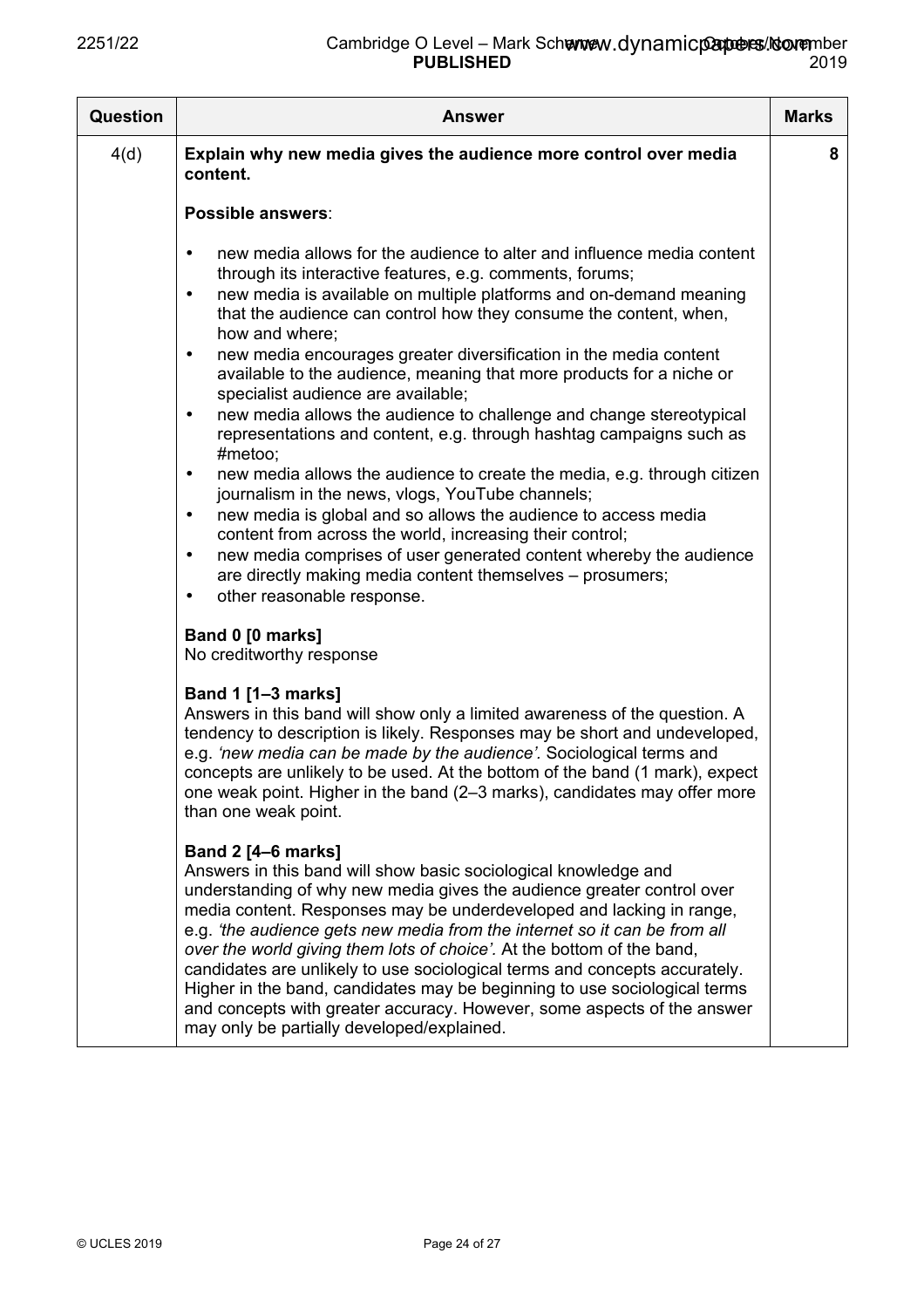| <b>Question</b> | <b>Answer</b>                                                                                                                                                                                                                                                                                                                                                                                                                                                                                                                                                                                                                                                                                                                                                                                                                                                                                                                                                                                                                                                                                                                                                                                                                                                                                                                                                                                 | <b>Marks</b> |
|-----------------|-----------------------------------------------------------------------------------------------------------------------------------------------------------------------------------------------------------------------------------------------------------------------------------------------------------------------------------------------------------------------------------------------------------------------------------------------------------------------------------------------------------------------------------------------------------------------------------------------------------------------------------------------------------------------------------------------------------------------------------------------------------------------------------------------------------------------------------------------------------------------------------------------------------------------------------------------------------------------------------------------------------------------------------------------------------------------------------------------------------------------------------------------------------------------------------------------------------------------------------------------------------------------------------------------------------------------------------------------------------------------------------------------|--------------|
| 4(d)            | <b>Band 3 [7-8 marks]</b><br>Answers in this band will show good sociological knowledge and<br>understanding of why new media gives the audience greater control over<br>media content and will be well developed and explained, e.g. 'new media is<br>'on-demand' and so the audience can decide when, what and how they<br>watch thus giving them far greater control over content. They can then<br>expand on the explanation of this and other factors as necessary.<br>Sociological terms and concepts will be used accurately overall. Answers<br>will be well focused on the question and there will be a range of reasons<br>presented. At the top of the band explanations will be clear throughout.                                                                                                                                                                                                                                                                                                                                                                                                                                                                                                                                                                                                                                                                                 |              |
| 4(e)            | To what extent is violence in society caused by violence in the media?                                                                                                                                                                                                                                                                                                                                                                                                                                                                                                                                                                                                                                                                                                                                                                                                                                                                                                                                                                                                                                                                                                                                                                                                                                                                                                                        | 15           |
|                 | Possible answers:<br>For:<br>hypodermic-syringe model - the media has a direct effect upon the<br>$\bullet$<br>audience, e.g. it makes the audience more violent;<br>imitation - children learn from copying others which means they may<br>$\bullet$<br>copy the violence they see in the media;<br>desensitisation – the audience become so used to images of violence<br>$\bullet$<br>that people are no longer shocked by it;<br>media violence is often glamorised meaning that the harsh realities for<br>٠<br>the victims are not portrayed;<br>even 'good' characters in the media use violence and so this shows it to<br>$\bullet$<br>be normal and acceptable;<br>computer games and films are often cited as examples of media forms<br>$\bullet$<br>that cause violence in society, e.g. Grand Theft Auto;<br>new media means that violence is prolific on a global scale and easily<br>$\bullet$<br>accessible to all, potentially making it even more influential than before;<br>the 'drip-drip effect'- constant repetition of images and scenes of<br>٠<br>violence in the media normalise it thus increasing levels of violence in<br>society;<br>moral panics, folk devils and deviancy amplification - representations of<br>٠<br>violence through these processes have been shown by sociologists<br>such as Cohen and Young to increase levels of violence in society; |              |
|                 | children may be particularly susceptible to being affected by violence in<br>٠<br>the media and may then commit violent acts themselves in society, e.g.<br>Jamie Bulger case in the UK, school shootings in USA;<br>other reasonable response.<br>٠                                                                                                                                                                                                                                                                                                                                                                                                                                                                                                                                                                                                                                                                                                                                                                                                                                                                                                                                                                                                                                                                                                                                          |              |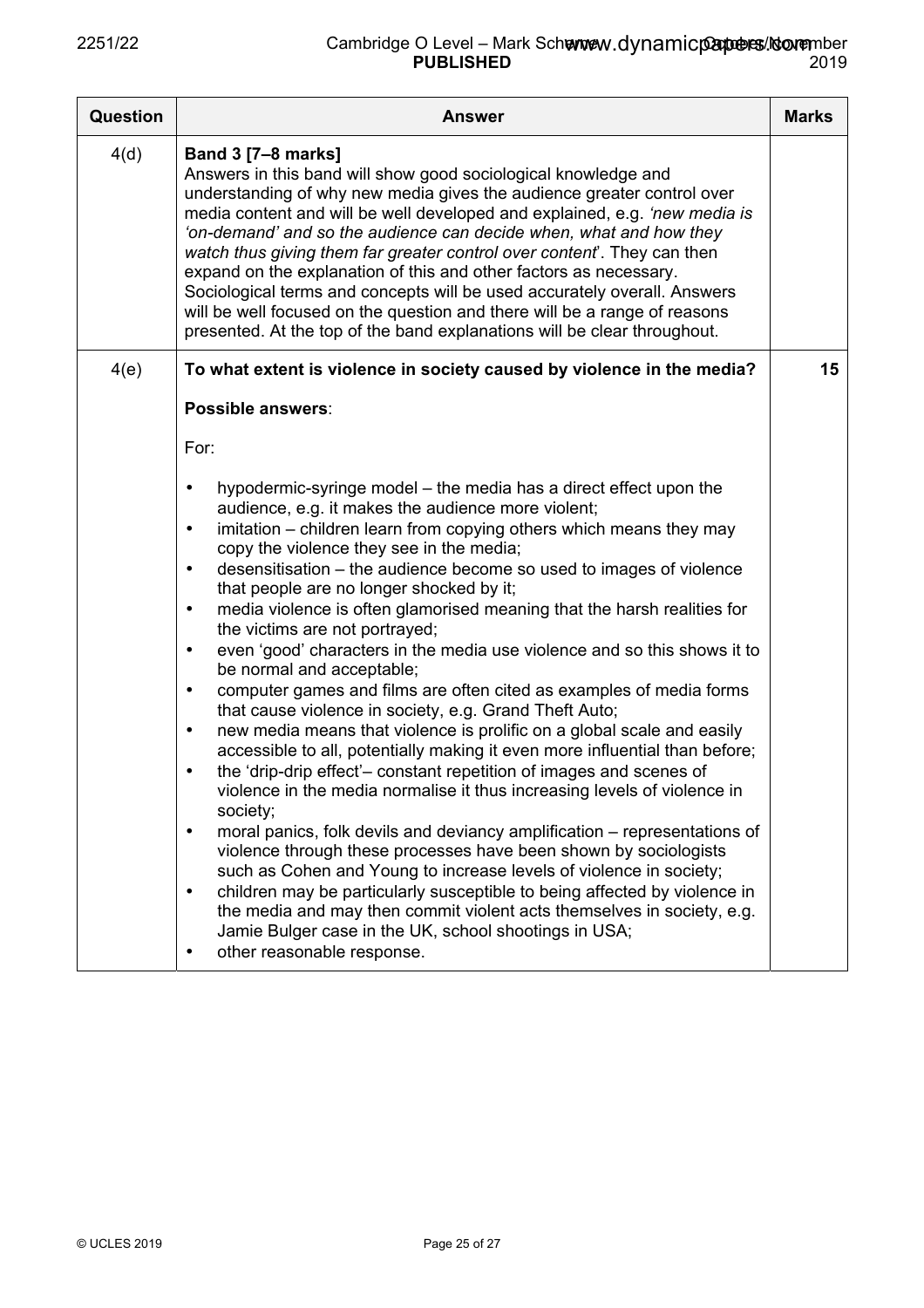| <b>Question</b> | <b>Answer</b>                                                                                                                                                                                                                                                                                                                                                                                                                                                                                                                                                                                                                                                                                                                                                                                                                                                                                                                                                                                                                                                                                                                                                                                                                                                                                                                                                                                                                                                                                            | <b>Marks</b> |
|-----------------|----------------------------------------------------------------------------------------------------------------------------------------------------------------------------------------------------------------------------------------------------------------------------------------------------------------------------------------------------------------------------------------------------------------------------------------------------------------------------------------------------------------------------------------------------------------------------------------------------------------------------------------------------------------------------------------------------------------------------------------------------------------------------------------------------------------------------------------------------------------------------------------------------------------------------------------------------------------------------------------------------------------------------------------------------------------------------------------------------------------------------------------------------------------------------------------------------------------------------------------------------------------------------------------------------------------------------------------------------------------------------------------------------------------------------------------------------------------------------------------------------------|--------------|
| 4(e)            | Against:                                                                                                                                                                                                                                                                                                                                                                                                                                                                                                                                                                                                                                                                                                                                                                                                                                                                                                                                                                                                                                                                                                                                                                                                                                                                                                                                                                                                                                                                                                 |              |
|                 | some media effects theories, e.g. the uses and gratifications<br>$\bullet$<br>model/audience selection models, suggest that the media has very little<br>influence over the active audience;<br>fictitious violence is recognised as such by the audience - they are not<br>$\bullet$<br>stupid and realise that this is not real;<br>most people who watch violence in the media do not commit it<br>$\bullet$<br>themselves;<br>catharsis – the release of strong emotions through safe channelling<br>$\bullet$<br>such as playing video games reduces the need for real life violence;<br>sensitisation – the shock effect of seeing violence in the media causes<br>$\bullet$<br>people to be even more shocked by real life violence and so not partake<br>in it;<br>access to violent material is regulated and restricted, protecting those<br>$\bullet$<br>vulnerable to its effects from it, e.g. film certification;<br>how can the effects of violent media be separated from all other<br>$\bullet$<br>possible influences such as the family and peer group?;<br>violence in society may be caused by factors other than the media, e.g.<br>$\bullet$<br>peer pressure and proving your masculinity;<br>violence in society may have nothing to do with violence in the media<br>$\bullet$<br>and instead be about structural factors in society such as deprivation<br>and/or social exclusion;<br>other reasonable response<br>$\bullet$<br>Band 0 [0 marks]<br>No creditworthy response |              |
|                 | <b>Band 1 [1-4 marks]</b><br>Answers in this band will be vague and largely based on common sense<br>showing limited knowledge of the extent of the question. Use of sociological<br>terms or concepts is very unlikely. Responses may be short, undeveloped<br>and one-sided, e.g. 'children copy what they see in the media'. Lower in the<br>band (1–2 marks), expect one or two weak points. Higher in the band (3–4<br>marks) candidates may offer more than two points or provide a weak<br>definition of key terms.                                                                                                                                                                                                                                                                                                                                                                                                                                                                                                                                                                                                                                                                                                                                                                                                                                                                                                                                                                               |              |
|                 | <b>Band 2 [5-8 marks]</b><br>In this band candidates will show some basic knowledge of the extent of the<br>question. Alternatively, they may offer an answer which is list-like in nature<br>but there will be no real attempt to assess the issues raised by the question.<br>There may be limited/some use of sociological terms or concepts.<br>Responses may be underdeveloped and lack range. Answers may be<br>simplistic and two-sided responses are unlikely, e.g. <i>'violence in the media</i><br>is often glamorised so it's not clear what the negative effects of it really are<br>on the victims meaning people are more likely to do it in society'. Lower in<br>the band, the response will be rather narrow in the points covered and there<br>will be little development. Higher in the band, more points will be covered<br>and there will be limited development of some points. Alternatively, a list-like<br>answer with little development covering both sides of the argument may<br>score up to 8 marks.                                                                                                                                                                                                                                                                                                                                                                                                                                                                       |              |
|                 | A one-sided answer cannot score higher than 8 marks.                                                                                                                                                                                                                                                                                                                                                                                                                                                                                                                                                                                                                                                                                                                                                                                                                                                                                                                                                                                                                                                                                                                                                                                                                                                                                                                                                                                                                                                     |              |